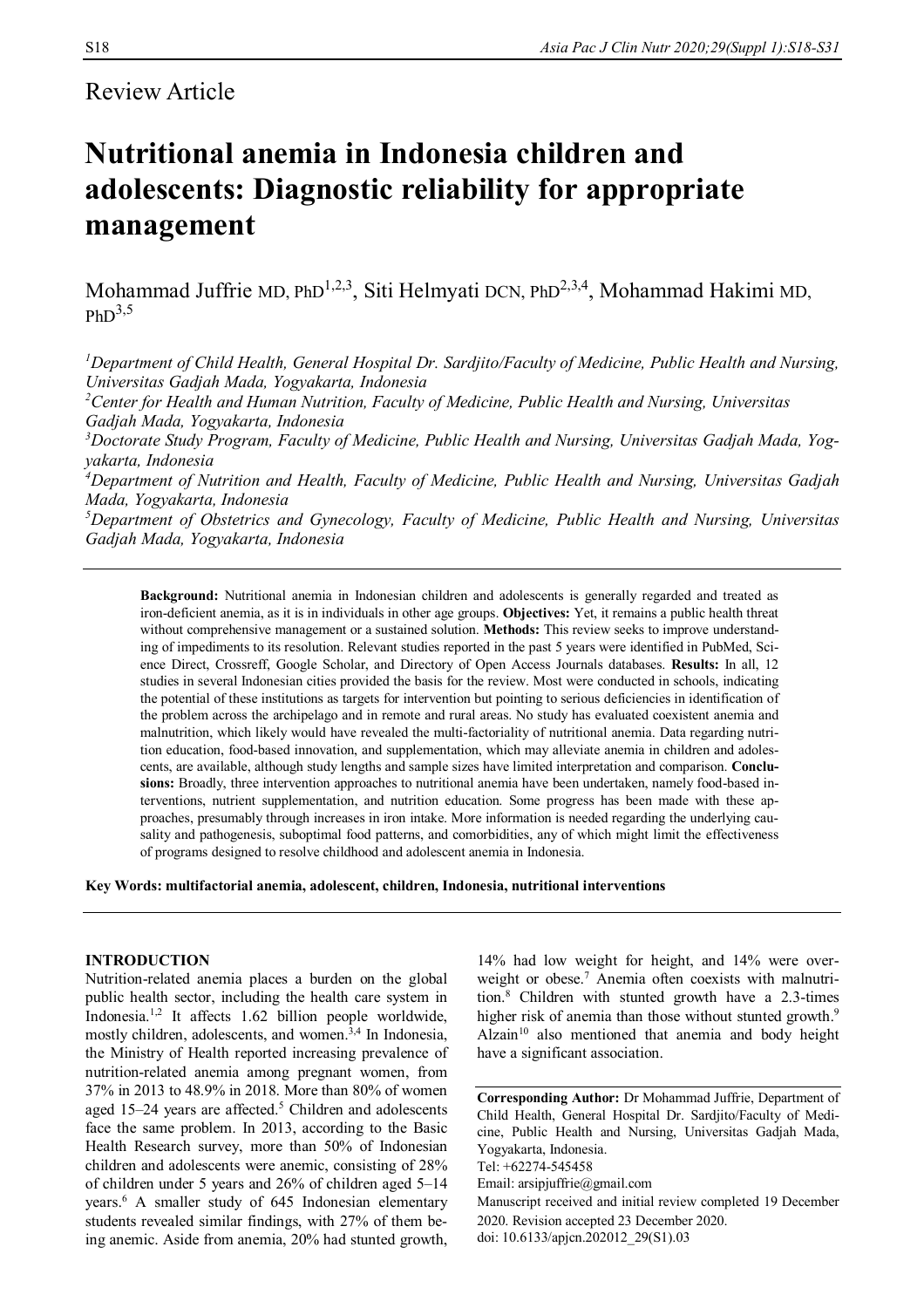Overcoming this problem is essential because anemia can have physical, cognitive, and emotional impacts. Pollitt $11$  proposed that anemia can change cerebral function during infancy, affecting the ability to learn. Other studies have mentioned that anemia during childhood has long-lasting effects on neurodevelopment, including on the auditory and visual systems.<sup>12,13</sup> The condition is associated with other nutritional statuses. A study conducted in Vietnam determined that malnourished children, whether underweight or wasted or with stunted growth, were more likely to be anemic.<sup>14</sup> A study conducted in rural China indicated that improvement in anemia status increased the cognitive function of children.<sup>15</sup>

The WHO proposed iron and folic acid supplementation as a strategy to prevent anemia in adolescence.<sup>16</sup> In Indonesia, anemia management in pregnant and adolescent women is focused on iron supplementation, often independent of other approaches. These approaches might include understanding sociodemographic and lifestyle characteristics and managing community food systems, food pattern optimization, food fortification, nutrition education, probiotic administration, menstrual irregularities, comorbidities, and inter-current infections.<sup>17-19</sup>

This review gathers recent reports on the occurrence, prevention, and management of anemia among young Indonesians. The focus on children and adolescents reflects the greater prevalence of poor dietary practices in this age group, the risk of post-pubertal anemia in girls, and the propensity to infection.<sup>16</sup> Timely preventive strategies for anemia in early life have implications for future health. Pollitt<sup>11</sup> advocated conducting community-based trials to find effective ways of overcoming anemia. The present review seeks to identify current weaknesses and opportunities for governments, food and health systems, and community health workers attempting to reduce the burden of nutritional anemia among young Indonesians.

# **METHODS**

This systematic review was performed according to the Preferred Reporting Items for Systematic Reviews and Meta-Analyses guidelines.<sup>20</sup>

## *Inclusion and exclusion criteria*

The authors determined the focus of the study by using the participant, intervention, comparison, outcome (PICO) approach summarized in Table 1

The eligibility criteria consisted of experimental studies carried out in Indonesia and related to the effects of nutritional interventions on anemia and malnutrition. Children and adolescents were regarded as the study population. The studies reviewed were limited to research

**Table 1.** PICO approach to study selection

|               | Participants Indonesian children or adolescent                                            |
|---------------|-------------------------------------------------------------------------------------------|
| Interventions | Nutrition intervention (nutrition education,<br>food-based intervention, supplementation) |
| Comparisons   | Indonesian children or adolescent who did<br>not receive interventions                    |
| Outcomes      | Hemoglobin level, knowledge, attitude                                                     |

PICO: participants, interventions, comparisons, outcomes.

conducted in Indonesia and published in English or Indonesian during 2015–2020. Articles that were not primary studies (such as reviews) or not published in a journal were excluded.

# *Search strategy*

The articles were identified through a search on the following major electronic databases: PubMed, ScienceDirect, Crossref, Directory of Open Access Journals, and Google Scholar. Search terms used included "anemia AND (children OR adolescent OR infants) AND nutrition AND Indonesia AND intervention." The search strategy was adapted according to the database. Studies reported up until July 2020 were retrieved to be assessed for eligibility.

#### *Study selection*

The authors selected articles initially by reading titles and abstracts. Rayyan, a web application for systematic reviews (https://rayyan.qcri.org/), was used to review the articles. Subsequently, the authors independently read the full texts of the selected articles. Articles were included that met the eligibility criteria of this systematic review. Any disagreements that arose among the reviewers were resolved through discussion.

# *Data extraction and quality assessment*

The following data were extracted for analysis: author name, year of publication, study location, sample size, type of nutrition intervention, data analysis method, and findings. The quality of the selected articles was assessed using the Cochrane risk of bias assessment tool. $^{21}$ 

# **RESULTS**

The study was conducted in two stages, initial research and article review. From the initial research, a total of 198 articles were obtained from various databases. During the initial review, 161 articles were excluded because they did not meet the inclusion criteria. Another was excluded during the full-text review due to a high score of potential bias. In the end, 12 studies were included; 6 were published in English and 6 were published in Indonesian (Figure 1).

All the research was conducted in Indonesia, namely in cities on Sumatra Island  $(3)$ ,  $^{22-24}$  in Java  $(6)$ ,  $^{25-30}$  in Madura  $(1)$ ,<sup>31</sup> in Kalimantan  $(1)$ ,<sup>32</sup> and on Sulawesi Island  $(1)$ .<sup>33</sup> Six studies focused on anemia prevention in adolescents, and the others focused on anemia prevention in children. Specifically, three targeted children under 5 years of age. Of these studies, 75% were conducted at a school (either a primary or a junior or senior high school). This review offers perspectives on three anemia prevention approaches, namely food-based interventions, nutrition education, and supplementation. One food-based innovation made use of local foods such as *nagara* nut (*Vigna unguiculata* subsp. cylindrica) and *haruan* fish (*Channa striata*), which are rich in nutrition and easy to obtain.<sup>32</sup> Five studies tested the effects of a food-based intervention or supplementation combined with nutrition education.

No study reported the effect of the intervention on the coexistence of anemia and undernutrition among the individuals involved. The study by Budiana et al $^{28}$  tested the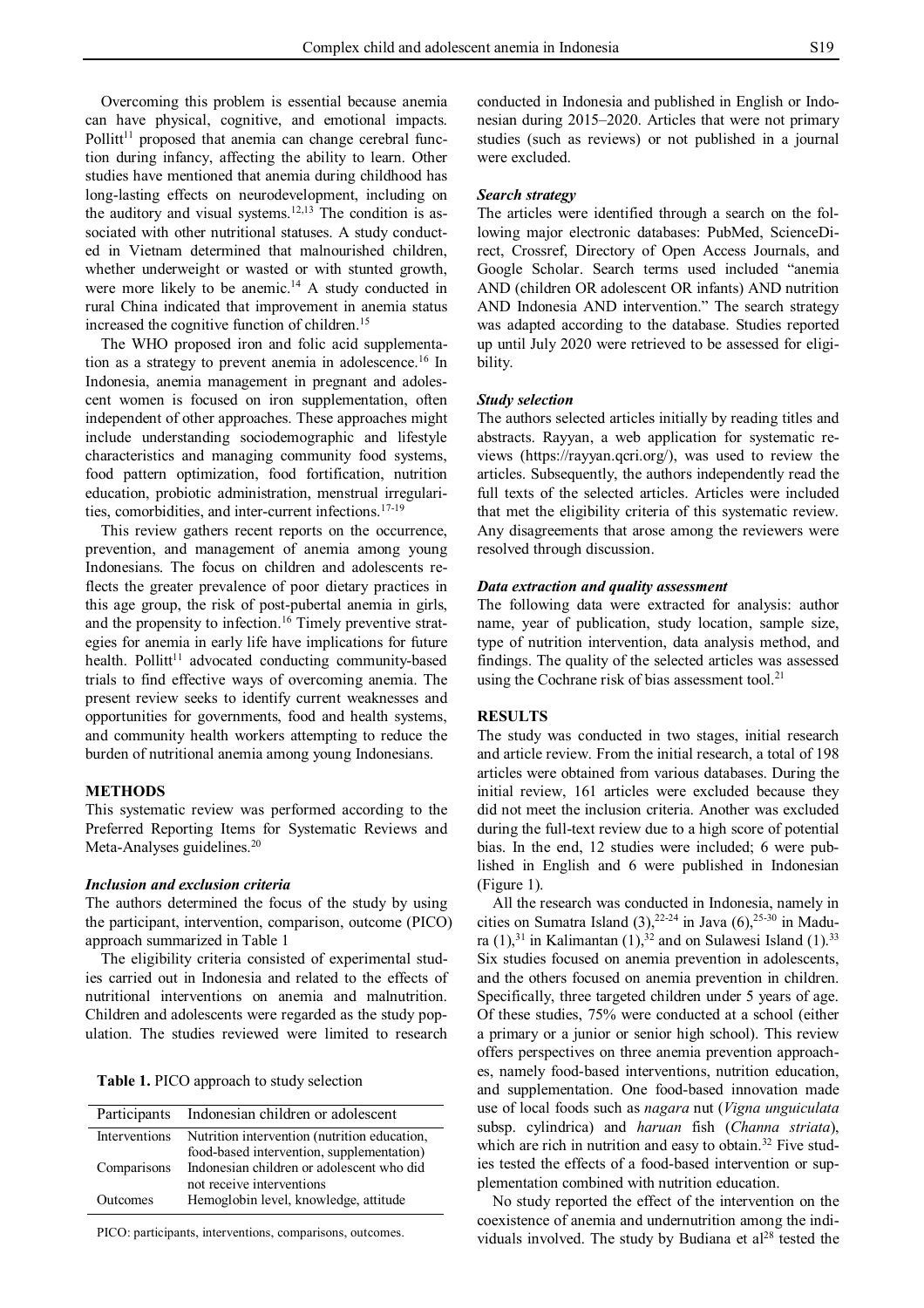

**Figure 1.** Information retrieval protocol.

effects of *Taburia* (a multimicronutrient powder) on hemoglobin (Hb) levels in anemic and wasted children aged under 5 years. However, the study did not report its effect on their nutritional status, only anemia. Another noteworthy study carried out by Sekiyama et al<sup>26</sup> investigated how a sustainable school lunch program can affect the nutritional status of children. Of the 68 participants, 32% had stunted growth, 3% were underweight, and 17% were overweight. During the program, the children received food with significant increases in protein, fat, calcium, and vitamin C, which improved the nutritional status of undernourished children. The complete results are provided in Table 2

# **DISCUSSION**

Anemia is a major public health problem in Indonesia. The Basic Health Research report did not specify the type of anemia. Many researchers assume that the most common type is iron deficiency anemia (IDA), following the WHO, which mentioned that IDA is the most prevalent type of anemia worldwide.<sup>22,23,34,35</sup> This is in accordance with the research of Yip (1994) in Khusun et al,  $36$  who argued that the incidence of iron deficiency increases with the prevalence of anemia in a country. However, anemia has more than a single cause.

Anemia may be multifactorial, on account of diet, blood loss, chronic infection, micronutrient, or inherited red cell or Hb abnormalities. This is not to suggest that it necessarily has a complex causality and pathogenesis. Notably, the primary cause may well be related not to diet

but instead to blood loss resulting from menstrual irregularities such as menorrhagia in women during the reproductive years, intestinal helminthiasis such as ascariasis or hookworm, or, in later life, large bowel tumours;<sup>37,38</sup> alternatively, it may result from malabsorption (as in cases of celiac disease). Nutritional measures are generally required, regardless of whether dietary characteristics are the primary factors.<sup>39</sup> The notion that most Indonesian cases of anemia are due to iron deficiency should be reevaluated; this may not be true for many cases of anemia. Understanding the distribution and prevalence of types of anemia is critical to designing targeted interventions.

Few published reports on anemia in Indonesia have provided direct evidence of iron deficiency or other causes. Few studies of anemia have reported iron deficiency, inflammation, or other biomarkers such as serum transferrin receptor (sTfR), serum ferritin, High-sensitivity Creactive Protein (HS-CRP), IL-6, alpha 1-acid glycoprotein, or hepcidin. In chronic disease or infection, inflammation can occur, which results in increased use of iron as an essential component in the transport system.<sup>40</sup> Of the publications considered in this review, only three used ferritin as a biomarker of anemia. The remaining nine only reported on Hb levels and not red cell morphology or iron status. Thus, the type of anemia cannot be specified. Ferritin may be an indicator of iron deficiency and iron stores without any change in hematocrit or serum iron due to its role in inflammatory response.<sup>30</sup> Some 20% of Indonesian children aged 48–59 months have anemia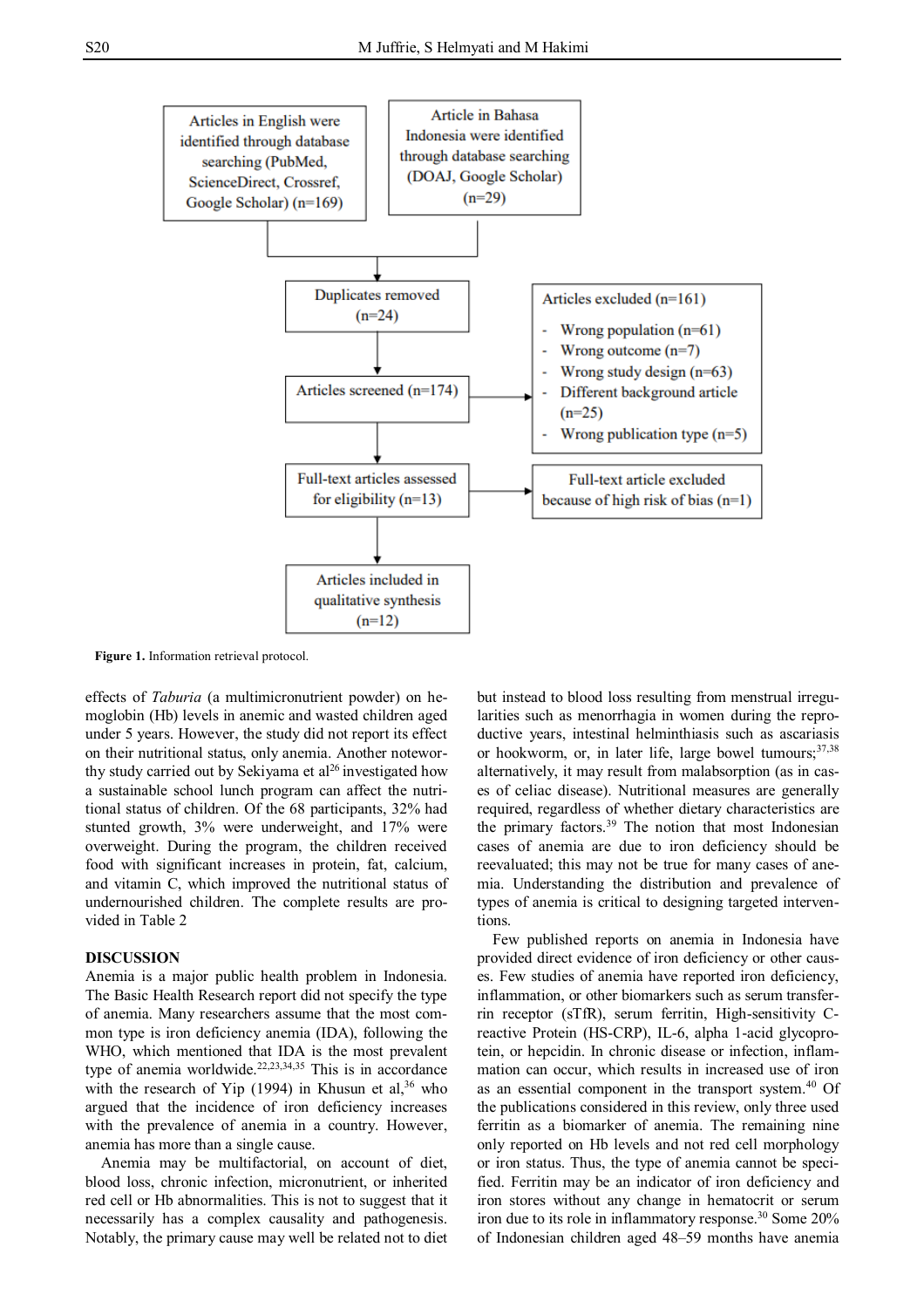| First author,           | City              | Number of individuals                                                             |                                                        | Intervention                                                                                                                                                                                                                                                                                       | Anemia biomarkers                                                                                                                                                                                                                                                                                        | Dietary information                                                                                                                                                                                                                                           | Supplement                                                                                                                                                                                                                            |  |
|-------------------------|-------------------|-----------------------------------------------------------------------------------|--------------------------------------------------------|----------------------------------------------------------------------------------------------------------------------------------------------------------------------------------------------------------------------------------------------------------------------------------------------------|----------------------------------------------------------------------------------------------------------------------------------------------------------------------------------------------------------------------------------------------------------------------------------------------------------|---------------------------------------------------------------------------------------------------------------------------------------------------------------------------------------------------------------------------------------------------------------|---------------------------------------------------------------------------------------------------------------------------------------------------------------------------------------------------------------------------------------|--|
| year                    |                   | Intervention                                                                      | Control                                                |                                                                                                                                                                                                                                                                                                    |                                                                                                                                                                                                                                                                                                          |                                                                                                                                                                                                                                                               |                                                                                                                                                                                                                                       |  |
| Zuraida et al,<br>2020a | Bandar<br>Lampung | 55 female<br>adolescents<br>(mean age $15 y$ )                                    | 47 female<br>adolescents<br>(mean age $15 y$ )         | Nutrition education in the form<br>of an "anemia free club" for 12<br>weeks                                                                                                                                                                                                                        | · Hemoglobin (Hb) levels were measured<br>only preintervention.<br>·41 individuals from the intervention<br>group and 43 the from control group<br>had low Hb levels $(10.1-11.9 \text{ g/dL}).$                                                                                                         | · Dietary intake was meas-<br>ured twice (pre-post)<br>using a food-frequency<br>questionnaire.<br>· Postintervention, the<br>intakes of energy, iron,<br>protein, and fat by sub-<br>jects were significantly<br>higher ( $p$ <0.05) than in<br>the control. | This study did not in-<br>clude subjects who con-<br>sumed any supplements.                                                                                                                                                           |  |
| Zuraida et al,<br>2020b | Bandar<br>Lampung | 55 female<br>adolescents                                                          | 47 female<br>adolescents                               | Nutrition education in the form<br>of an "anemia free club" for 12<br>weeks                                                                                                                                                                                                                        | · Hb levels were measured.<br>· The control group had a higher per-<br>centage of individuals with low Hb<br>levels $(10.1-11.9 \text{ g/dL})$ than the inter-<br>vention group (91.49% and 74.55%,<br>respectively).                                                                                    | No information.                                                                                                                                                                                                                                               | No information.                                                                                                                                                                                                                       |  |
| Muslihah et al,<br>2017 | Madura            | Two interven-<br>tion groups,<br>each with 56<br>infants (aged<br>$6-59$ months)  | 56 infants                                             | · The lipid nutrient supplement<br>paste—small quantity (SQ-<br>LNS) group received 20 g of<br>SQ-LNS per sachet per day for<br>6 months<br>· The biscuit Makanan Pen-<br>damping-Air Susu Ibu (MP-<br>ASI or complementary foods)<br>group received three 30-g bis-<br>cuits per day for 6 months | Hb levels were measured three times<br>(preintervention, mid-intervention, and<br>postintervention).<br>The Hb levels in the SQ-LNS group<br>were significantly higher than those in<br>the control and biscuit groups<br>$(10.47\pm1.09 \text{ vs } 9.98\pm0.97 \text{ vs }$<br>$10.07 \pm 0.60$ g/dL). | No information.                                                                                                                                                                                                                                               | · The effects of supple-<br>ment in the form of SQ-<br>LNS were compared<br>with fortified biscuit and<br>control.<br>· SO-LNS contained<br>energy (118 kcal), pro-<br>tein, essential fatty acids,<br>22 vitamins and miner-<br>als. |  |
| Sari et al, 2018        | Banyumas          | 31 female<br>students from<br>SMA (senior<br>high school)<br>Negeri 2<br>Banyumas | 39 female<br>students from<br>SMA Negeri 4<br>Banyumas | Six nutrition education meet-<br>ings about anemia prevention<br>(presentations, games, and<br>lectures)                                                                                                                                                                                           | · Hb levels were measured.<br>· Hb levels were significantly increased<br>(from 12.17 $\pm$ 1.29 to 12.68 $\pm$ 1.22 g/dL)<br>in the intervention group after treatment<br>but not in the control group.                                                                                                 | No information.                                                                                                                                                                                                                                               | No information.                                                                                                                                                                                                                       |  |

|  |  |  | Table 2. Interventions for anemia prevention among young Indonesians by study design, locale, age, gender, diet, use of supplements, and outcomes |  |  |  |  |  |
|--|--|--|---------------------------------------------------------------------------------------------------------------------------------------------------|--|--|--|--|--|
|  |  |  |                                                                                                                                                   |  |  |  |  |  |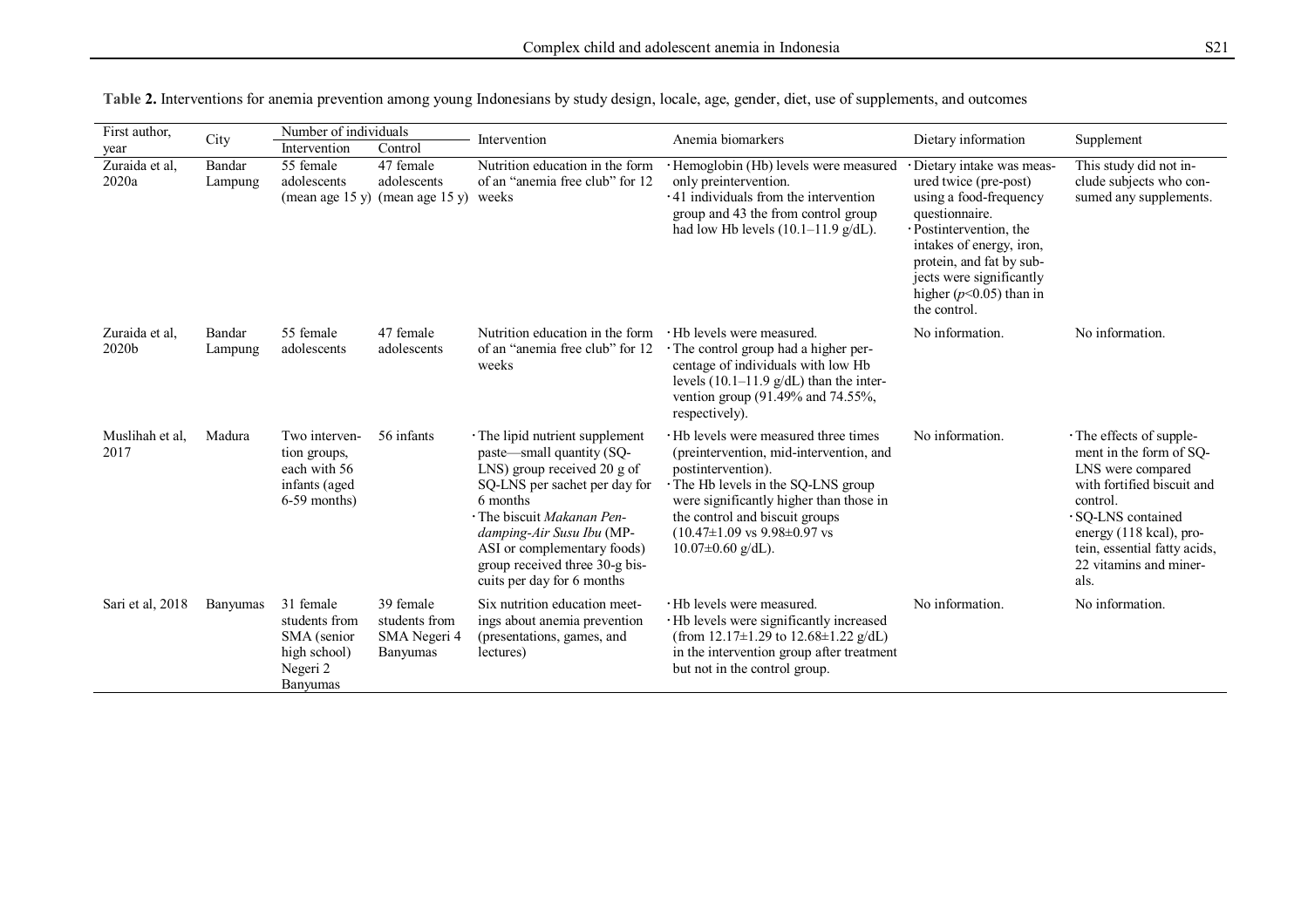| First author,             | City              | Number of individuals                                                                                       |                                                                       | Intervention                                                                                                                                                                                                                                                                                                         | Anemia biomarkers                                                                                                                                                                                                                                                                                                                                                                                                                                                                                                                                                                                                                  | Dietary information                                                                                                                                                                                                                                                                                                            | Supplement                                           |  |
|---------------------------|-------------------|-------------------------------------------------------------------------------------------------------------|-----------------------------------------------------------------------|----------------------------------------------------------------------------------------------------------------------------------------------------------------------------------------------------------------------------------------------------------------------------------------------------------------------|------------------------------------------------------------------------------------------------------------------------------------------------------------------------------------------------------------------------------------------------------------------------------------------------------------------------------------------------------------------------------------------------------------------------------------------------------------------------------------------------------------------------------------------------------------------------------------------------------------------------------------|--------------------------------------------------------------------------------------------------------------------------------------------------------------------------------------------------------------------------------------------------------------------------------------------------------------------------------|------------------------------------------------------|--|
| year                      |                   | Intervention                                                                                                | Control                                                               |                                                                                                                                                                                                                                                                                                                      |                                                                                                                                                                                                                                                                                                                                                                                                                                                                                                                                                                                                                                    |                                                                                                                                                                                                                                                                                                                                |                                                      |  |
| Sekiyama et al,<br>2017   | Bogor             | 68 elementary<br>school students<br>(boys and girls,<br>mean age of 9<br>years)                             | $\equiv$                                                              | · School lunch feeding interven-<br>tion for 1 month (lunchbox<br>contained rice, a vegetable dish,<br>heme and nonheme protein<br>dishes, and fruits)<br>· The results were not catego-<br>rized by gender                                                                                                          | · Hb and hematocrit (Hct) levels were<br>measured twice (preintervention and<br>postintervention).<br>$\cdot$ Hb (11.9±0.9 vs 11.2±0.9 g/dL) and Hct<br>$(34.0\% \pm 2.7\% \text{ vs } 31.7\% \pm 3.0\%)$ levels<br>were significantly increased after the<br>intervention ( $p<0.05$ ).                                                                                                                                                                                                                                                                                                                                           | $\cdot$ Intakes of protein (41.7 vs<br>36.7 g), calcium (240 vs<br>205 mg), and vitamin C<br>$(64 \text{ vs } 12.5 \text{ mg})$ were<br>higher during the interven-<br>tion compared with before<br>the intervention ( $p<0.05$ ).<br>The intake of fat (36.6 vs<br>47.3 g) was lower during<br>the intervention ( $p<0.05$ ). | No information about<br>supplement consump-<br>tion. |  |
| Syahwal and<br>Dewi, 2018 | Banjarbaru        | Two interven-<br>tion groups (P1)<br>and P2), each<br>consisting of<br>15 anemic<br>female adoles-<br>cents | 15 anemic<br>female ado-<br>lescents                                  | · P1 was given a snack bar made<br>of nagara nut flour and haruan<br>fish and 12 iron supplements<br>· P2 was given a snack bar made<br>of nagara nut flour and haruan<br>fish<br>The control group was given 12<br>iron supplements<br>· Foods and/or supplements were<br>administered thrice a week for<br>1 month | · Hb levels were measured.<br>All individuals were cured of anemia<br>after the intervention (Hb $>12$ g/dL).<br>The Hb levels of P1 were significantly<br>higher than those of P2 and the control<br>after the intervention ( $p<0.05$ ).<br>. Hb levels of P2 and the control were<br>not significantly different postinterven-<br>tion.                                                                                                                                                                                                                                                                                         | No information.                                                                                                                                                                                                                                                                                                                | No information.                                      |  |
| Rusdi et al,<br>2018      | Padang<br>Panjang | 17 anemic<br>female adoles-<br>cents (no in-<br>formation<br>about age)                                     | 17 anemic<br>female ado-<br>lescents (no<br>information<br>about age) | The treatment group was given<br>100 g of guava processed into<br>juice, once per day for a week                                                                                                                                                                                                                     | · Hb and ferritin levels were measured<br>twice (preintervention and postinterven-<br>tion).<br>Significant increases in Hb and ferritin<br>levels were observed postintervention<br>in each group $(p<0.001)$ .<br>After the intervention, Hb levels in the<br>intervention group were higher than<br>those preintervention $(12.48 \pm 0.67 \text{ vs }$<br>$10.50 \pm 1.04$ g/dL).<br>· After intervention, the ferritin levels of<br>the intervention $(36.63\pm8.09)$ vs<br>$57.40\pm14.09$ µg/L) and control groups<br>$(33.63 \pm 6.15 \text{ vs } 40.35 \pm 6.80 \text{ µg/L})$ were<br>higher than those preintervention. | No information.                                                                                                                                                                                                                                                                                                                | No information.                                      |  |

**Table 2.** Interventions for anemia prevention among young Indonesians by study design, locale, age, gender, diet, use of supplements, and outcomes (cont.)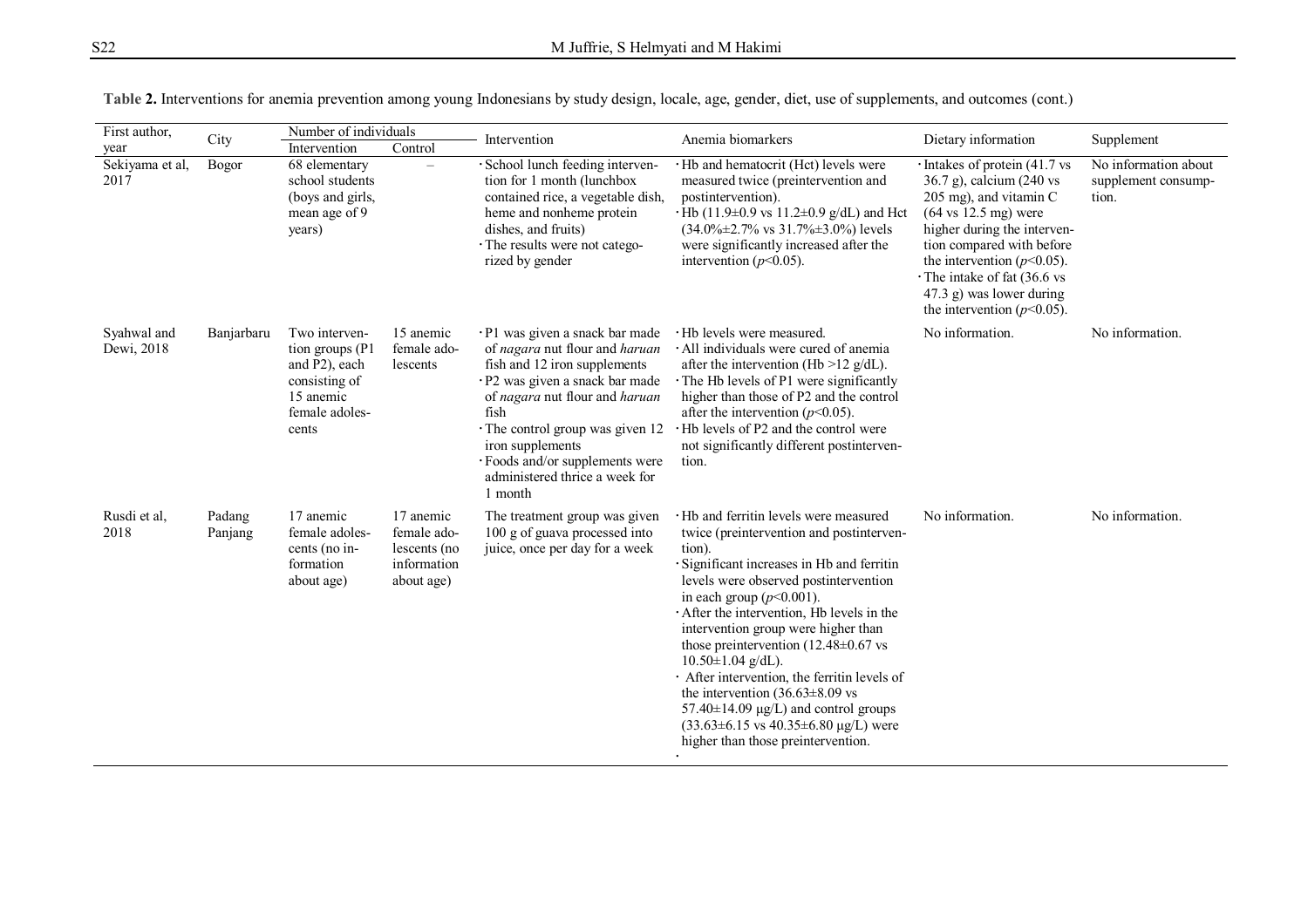| First author,             | City        | Number of individuals                                                                                                |                                                        | Intervention                                                                                                                                                                                                                                                                                                                                                                                                                                                                                                                                                                                                                                                                                                                                           | Anemia biomarkers                                                                                                                                                                                                                                                                                                         | Dietary information                                                                                                                                                                                                                                                                                                         | Supplement                                                                                                                                                                                                                                                                                                                                             |
|---------------------------|-------------|----------------------------------------------------------------------------------------------------------------------|--------------------------------------------------------|--------------------------------------------------------------------------------------------------------------------------------------------------------------------------------------------------------------------------------------------------------------------------------------------------------------------------------------------------------------------------------------------------------------------------------------------------------------------------------------------------------------------------------------------------------------------------------------------------------------------------------------------------------------------------------------------------------------------------------------------------------|---------------------------------------------------------------------------------------------------------------------------------------------------------------------------------------------------------------------------------------------------------------------------------------------------------------------------|-----------------------------------------------------------------------------------------------------------------------------------------------------------------------------------------------------------------------------------------------------------------------------------------------------------------------------|--------------------------------------------------------------------------------------------------------------------------------------------------------------------------------------------------------------------------------------------------------------------------------------------------------------------------------------------------------|
| year                      |             | Intervention                                                                                                         | Control                                                |                                                                                                                                                                                                                                                                                                                                                                                                                                                                                                                                                                                                                                                                                                                                                        |                                                                                                                                                                                                                                                                                                                           |                                                                                                                                                                                                                                                                                                                             |                                                                                                                                                                                                                                                                                                                                                        |
| Susanti et al,<br>2016    | Tasikmalaya | P1: 59 and P2:<br>58 anemic<br>female adoles-<br>cents                                                               | 58 anemic<br>female ado-<br>lescents                   | $\cdot$ P1: an iron supplement was<br>given once a week and every<br>day during menstruation<br>· P2: an iron supplement was<br>given once a week, accompa-<br>nied by nutrition education<br>Control: an iron supplement<br>was given once a week<br>· The iron supplement consisted<br>of 60 mg of elemental iron and<br>0.25 mg of folic acid<br>· Nutrition education about<br>anemia was provided through<br>lectures, discussions, and pam-<br>phlets                                                                                                                                                                                                                                                                                            | · Hb levels were measured.<br>· No significant differences in Hb levels<br>after the intervention were observed<br>between the three groups $(\Delta Hb$ P1:<br>$0.60; P2: 0.43; C: 0.52$ ).                                                                                                                              | No information.                                                                                                                                                                                                                                                                                                             | $\cdot$ Iron tablets (60 mg of<br>elemental iron and 0.25<br>mg of folic acid).<br>· The highest rate of com-<br>pliance in taking supple-<br>ments was observed for<br>the P2 group (81.9%),<br>and the lowest was ob-<br>served for the P1 group<br>$(48.8\%)$ .<br>· Iron supplementation in<br>adolescents is better pro-<br>vided intermittently. |
| Budiana et al,<br>2016    | Majalengka  | 33 anemic-<br>wasting chil-<br>dren aged 3-5<br>years                                                                | 33 anemic-<br>wasting chil-<br>dren aged 3-<br>5 years | · The treatment group was given<br>· Hb levels were measured twice<br>Taburia (a sprinkle supple-<br>(postintervention and preintervention).<br>ment) and nutrition counseling<br>· Hb levels were significantly increased<br>over a 2-month period<br>postintervention in both the intervention<br>· The control group received only<br>$(12.31 \text{ vs } 11.14 \text{ g/dL})$ and control<br>nutrition counseling<br>groups $(11.8 \pm 0.53 \text{ vs } 10.9 \pm 0.71 \text{ g/dL})$<br>· The results did not differ by<br>$(p<0.001)$ .<br>The increase in Hb levels in the inter-<br>gender<br>vention group was significantly higher<br>than that in the control group<br>$(1.55\pm0.98 \text{ vs } 0.86\pm0.54 \text{ g/dL})$<br>$(p<0.001)$ . |                                                                                                                                                                                                                                                                                                                           | · Dietary information<br>was based on the per-<br>centage of adequacy of<br>nutritional recommen-<br>dations (no absolute<br>number was reported).<br>· Adequacy percentages<br>of energy (94% vs<br>89%), protein (113% vs<br>106%), vitamin C (46%<br>vs 40%), and Fe (74%<br>vs 62%) were increased<br>postintervention. | Supplementation in the<br>form of Taburia (a sprin-<br>kle supplement) contain-<br>ing vitamin A, vitamin B<br>complexes, vitamin D <sub>3</sub> ,<br>vitamin E, vitamin K,<br>vitamin C, folic acid,<br>pantothenic acid, iron,<br>iodine, zinc, and seleni-<br>um.                                                                                   |
| Mulyantoro et<br>al, 2015 | Wonosobo    | Three interven-<br>tion groups<br>(P1, P2, and<br>P3), each con-<br>sisting of 37<br>children aged<br>$9 - 12$ years | 37 children<br>aged $9-12$<br>years                    | · P1 was given a supplement<br>$(840 \mu g)$ iodine and 60 mg ele-<br>mental iron)<br>· P2 was given an iodine sup-<br>plement $(840 \mu g)$<br>· P3 was given an iron supple-<br>ment (60 mg FeSO4)<br>· The control was given a place-<br>bo<br>· All supplements were given<br>once a week for 13 weeks                                                                                                                                                                                                                                                                                                                                                                                                                                             | · Ferritin levels in P1 (34.17 vs 51.19)<br>$\mu$ g/L) and P3 (36.85 vs 44.42 $\mu$ g/L)<br>were increased, whereas those in P2<br>were decreased $(35.79 \text{ vs } 33.52 \text{ µg/L}).$<br>The increase in ferritin levels in P1 and<br>P2 (18.52 vs $-2.63 \mu g/L$ ) was signifi-<br>cantly different ( $p$ <0.05). | No information.                                                                                                                                                                                                                                                                                                             | Supplementation of io-<br>dine, iodine + iron, and<br>iron was given to P1, P2,<br>and P3.                                                                                                                                                                                                                                                             |

**Table 2.** Interventions for anemia prevention among young Indonesians by study design, locale, age, gender, diet, use of supplements, and outcomes (cont.)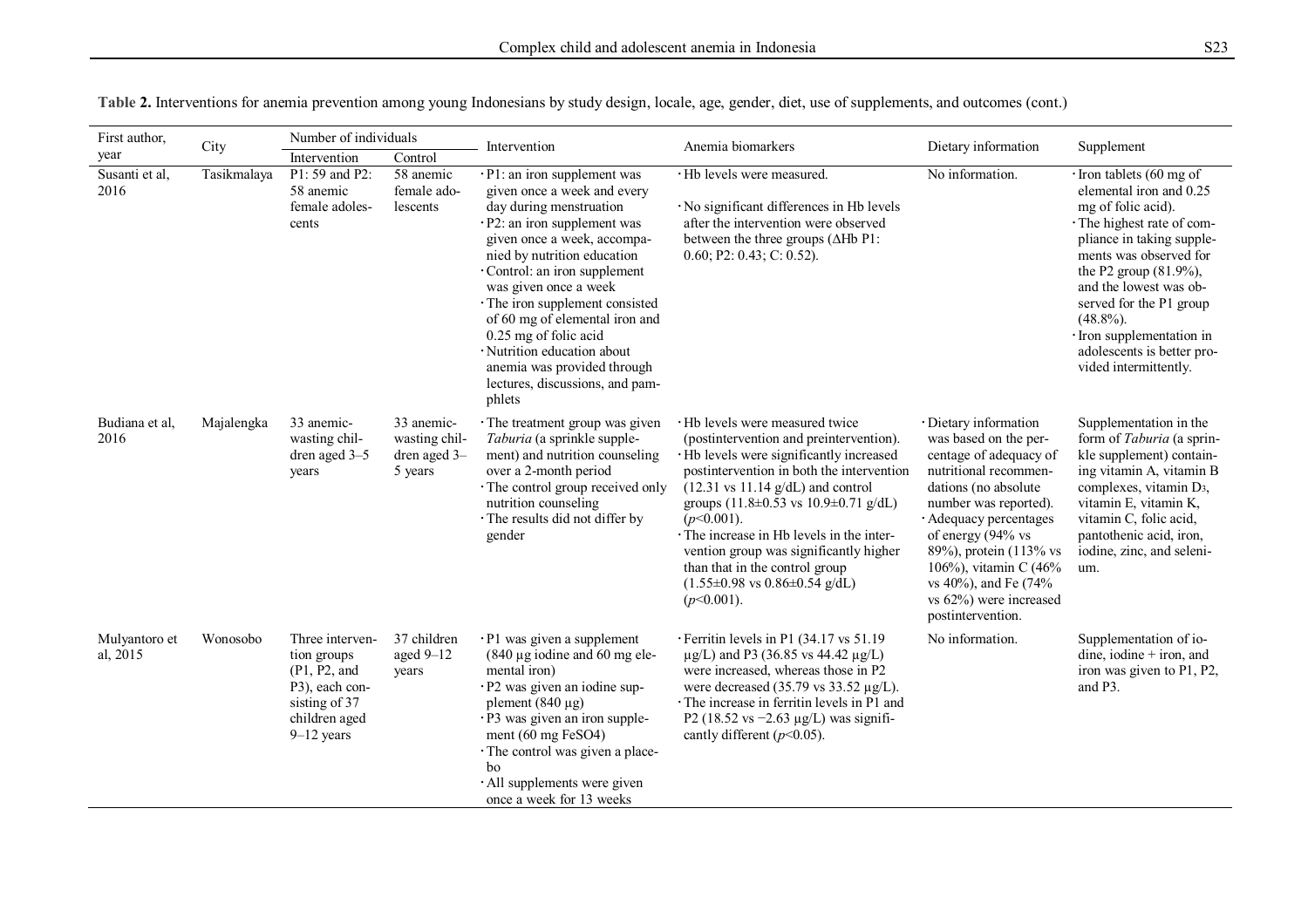| First author,           | City                | Number of individuals                                                      |                                                                          | Intervention                                                                                                                                                                                                                                                                                                                                                         | Anemia biomarkers                                                                                                                                                                                                                                                                                                                                                                                                                                                                                                                                                      | Dietary information                                                                                                                                                                                                     | Supplement                                                                                                             |
|-------------------------|---------------------|----------------------------------------------------------------------------|--------------------------------------------------------------------------|----------------------------------------------------------------------------------------------------------------------------------------------------------------------------------------------------------------------------------------------------------------------------------------------------------------------------------------------------------------------|------------------------------------------------------------------------------------------------------------------------------------------------------------------------------------------------------------------------------------------------------------------------------------------------------------------------------------------------------------------------------------------------------------------------------------------------------------------------------------------------------------------------------------------------------------------------|-------------------------------------------------------------------------------------------------------------------------------------------------------------------------------------------------------------------------|------------------------------------------------------------------------------------------------------------------------|
| year                    |                     | Intervention                                                               | Control                                                                  |                                                                                                                                                                                                                                                                                                                                                                      |                                                                                                                                                                                                                                                                                                                                                                                                                                                                                                                                                                        |                                                                                                                                                                                                                         |                                                                                                                        |
| Kahayana et al,<br>2016 | Semarang            | P1:30 children<br>aged 10<br>months with<br>normal nutri-<br>tional status | 30 children<br>aged 10<br>months with<br>normal nutri-<br>tional status  | $\cdot$ P1 was given 75 mg of vitamin<br>C syrup during feeding time for<br>2 months<br>The control group was given a<br>placebo                                                                                                                                                                                                                                     | · Hb, serum iron, ferritin, total iron-<br>binding capacity, and hepcidin levels<br>were measured preintervention and<br>postintervention.<br>Serum iron $(45.70 \pm 17.4 \text{ vs } 44.06 \pm 18.16)$<br>$\mu$ g/dL) and ferritin (39.87 $\pm$ 31.27 vs<br>$36.43 \pm 25.33 \mu g/L$ ) levels of the inter-<br>vention group were significantly in-<br>creased after the intervention ( $p<0.05$ ).<br>· No significant difference was noted for<br>any biomarkers between the interven-<br>tion and control groups either preinter-<br>vention or postintervention. | Dietary information<br>only compared the<br>behavior of drinking<br>formula milk, instant<br>complementary food,<br>and fruit consumption.<br>No significant differ-<br>ence was observed<br>between the two<br>groups. | Supplementation in the<br>form of vitamin C (75<br>mg) was compared with a<br>placebo.                                 |
| Manoppo et al,<br>2019  | North Su-<br>lawesi | P1:34 children<br>aged $5-12$<br>years with<br>iron-deficient<br>anemia    | 32 children<br>aged $5-12$<br>years with<br>iron-<br>deficient<br>anemia | $\cdot$ P1 was given iron supplements<br>with the addition of L. reuteri<br><b>DSM</b> 17938<br>The control was given an iron<br>supplement<br>The iron supplement was given<br>in the form of $2 \times 60$ mg of<br>elemental iron<br>L. reuteri DSM 17938 therapy<br>was given as $3 \times 108$ CFU/day<br>$\cdot$ The length of the intervention<br>was 14 days | · Hb, hematocrit, and reticulocyte hemo-<br>globin equivalent (Ret-He) levels were<br>measured preintervention and postinter-<br>vention.<br>· Only Ret-He levels postintervention<br>differed significantly between P1 (28.50)<br>$pg/L$ ) and the control group (27.50<br>pg/L) $(p<0.05)$ .                                                                                                                                                                                                                                                                         | No information.                                                                                                                                                                                                         | Supplements in the form<br>of 300 mg of sulfate fer-<br>rous (equivalent to 60 mg<br>of elemental iron) were<br>given. |

| Table 2. Interventions for anemia prevention among young Indonesians by study design, locale, age, gender, diet, use of supplements, and outcomes (cont.) |  |  |  |  |  |
|-----------------------------------------------------------------------------------------------------------------------------------------------------------|--|--|--|--|--|
|                                                                                                                                                           |  |  |  |  |  |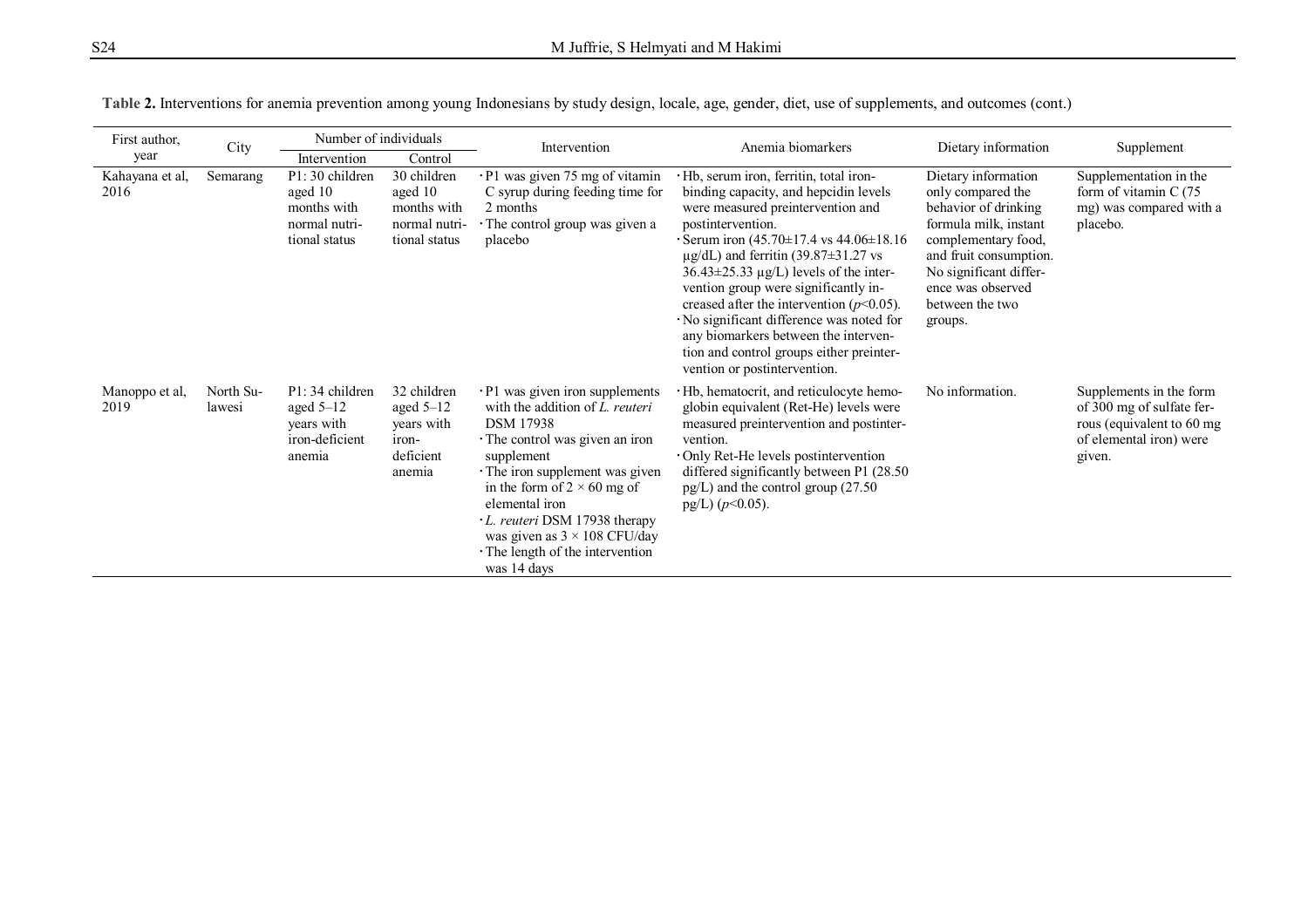| <b>Table 3.</b> Classification of iron deficiency anemia |  |  |  |
|----------------------------------------------------------|--|--|--|
|----------------------------------------------------------|--|--|--|

| Stages                        | Hemoglobin   | Ferritin (ng/mL) | sTfR<br>(ng/L) | Transferrin (mg/dL) |
|-------------------------------|--------------|------------------|----------------|---------------------|
| Iron deficiency               | Normal       | :20              |                | 360                 |
| Iron-deficient erythropoiesis | Normal       |                  |                | >380                |
| Iron deficiency anemia        | <b>Lower</b> |                  |                | -380                |

sTfR: soluble transferrin receptor.

Adapted from Lianos and Jose with minor modification. 41

according to their Hb levels, but only 12% have low ferritin.<sup>41</sup> Although Hb alone does not provide an indication of anemia causality, many Indonesian studies of anemia provide no further information.

Chronic iron deficiency is well-known as a common cause of anemia. $42-44$  Naigamwalla et al $45$  described three stages in IDA; iron deficiency, iron-deficient erythropoiesis, and finally IDA. Iron deficiency can occur for various reasons, one of which is the iron from dietary intake being too low for daily needs. Adolescent girls and women also lose iron due to blood loss during menstruation.<sup>46</sup> If an iron deficiency occurs latently, the body is not able to produce red blood cells properly. This causes the next stage, iron-deficient erythropoiesis, which is characterized by reduced heme synthesis and the formation of microcytic or hypochromic erythrocytes.<sup>45</sup> If this continues, it causes IDA. Lianos and Jose<sup>42</sup> described the characteristics of blood biomarkers according to the stages of anemia (Table 3).

As Table 3 indicates, further tests are required to confirm that cases are truly anemia due to iron deficiency. This is crucial because iron supplementation is currently central to anemia prevention and management programs. Clearly, where the prevalence of infection and inflammation is high, iron deficiency is not the only reason for anemia.<sup>47</sup> Often, it depends on contextual factors such as geographical location, the burden of infectious disease, and coexistence with other types of nutritional anemia; thus, further research is required.<sup>44</sup>

Infection is closely related to causality in anemia. Malaria, an example of an acute infection, causes anemia as a result of red blood cell damage due to parasites.<sup>48</sup> Another study conducted in Bandung, Indonesia, revealed that 63% of adult patients with pulmonary tuberculosis had anemia.<sup>49</sup> Research on 400 school-aged children in Vietnam reported a prevalence of hookworm infection of 92%; 25% of the infected were anemic (Hb  $\leq$ 11.5 g/dL), and 2% had iron deficiency (TfR >8.5 mg/L). More than 30% exhibited elevated levels of C-reactive protein (≥8 mg/L) and 80% exhibited elevated levels of immunoglobulin E  $(>90 \text{ IU/mL})$ .<sup>50</sup> This reinforces the notion that anemia occurring in areas with high infection rates might not be due to iron deficiency.

Iron status assessment among Indonesian people is commonly based on food intake and the types of food consumed.<sup>51</sup> This has several weaknesses resulting in inaccurate data because the assessment of food intake is based on estimation. The Indonesian Food Consumption Survey of 2018 revealed that the consumption of heme iron was lower than that of nonheme iron (32.2% vs  $67.8\%$ , respectively).<sup>52</sup> Fitri et al determined that the consumption of meats, fruits, and lentils in Indonesia has remained low.<sup>53</sup>

# *Policy directions addressing anemia among young populations*

Indonesia has focused on anemia prevention through a program of iron-folate supplementation in the form of iron (60 mg FeSO4) and folic acid (0.25 mg), otherwise known as iron tablets or *Tablet Tambah Darah* (TTD).<sup>54</sup> This program, intended for women of childbearing age, began in 1997.<sup>55,56</sup> In 2016, the Indonesian government adopted the iron supplement program launched by the WHO in 2011, where iron tablets are administered once a week at school.<sup>55</sup> The Indonesian Basic Health Research initiative in 2018 determined that 76.2% of adolescent girls received TTD, 80.9% of them at school and 19.1% elsewhere.<sup>5</sup> By region, Bali had the highest rate of iron supplementation (92.6%), and West Kalimantan had the lowest (9.6%).<sup>57</sup> In the *Taburia* program, the micronutrient sprinkle contains vitamin A, vitamin  $B_1$ , vitamin  $B_2$ , vitamin  $B_3$ , vitamin  $B_6$ , vitamin  $B_{12}$ , vitamin  $D_3$ , vitamin E, vitamin K, vitamin C, folic acid, pantothenic acid, iron, iodine, zinc, and selenium.<sup>54</sup> This program is aimed at improving the overall nutritional status of children under 5 years of age and has improved Hb counts in children.28,58,59

Iron supplementation is at the core of anemia prevention programs. An iron supplementation program targeting female adolescents and women of childbearing age should be evaluated briefly. The Indonesian Basic Health Research 2018 report noted that 76.2% of young women had received iron tablets in the previous 12 months. However, only 3.7% received iron tablets of  $\geq 52$  grains, and only 1.4% consumed them.<sup>5</sup> Many studies have been conducted in Indonesia to determine the effect of iron supplements in increasing Hb levels, but few have actually tested their effect on serum iron status. In this review, six studies tested the effects of iron or multimicronutrient supplements.27-31,33

As a country with large geographic and cultural variations, the nationally established youth iron supplementation program is likely inappropriate. Certain areas in Indonesia are particularly prone to infectious diseases. An example is malaria, which has a high prevalence in some areas of Papua.<sup>60</sup> A study by Schumann and Solomons<sup>61</sup> on a population of pregnant women with malaria discovered that iron supplementation actually increased the risk of infants being born with malaria. These results are consistent with research by Indrawanti $62$  in Papua, Indonesia, which identified that infants had a nine-times greater risk of developing malaria if the mother was infected with malaria. Furthermore, at 3 months of age, infants had a three-times greater risk of experiencing nutritional problems, including underweight, wasting, or stunted growth. Other infectious diseases are also present in Indonesia, such as tuberculosis, worms, and HIV. Indonesia has a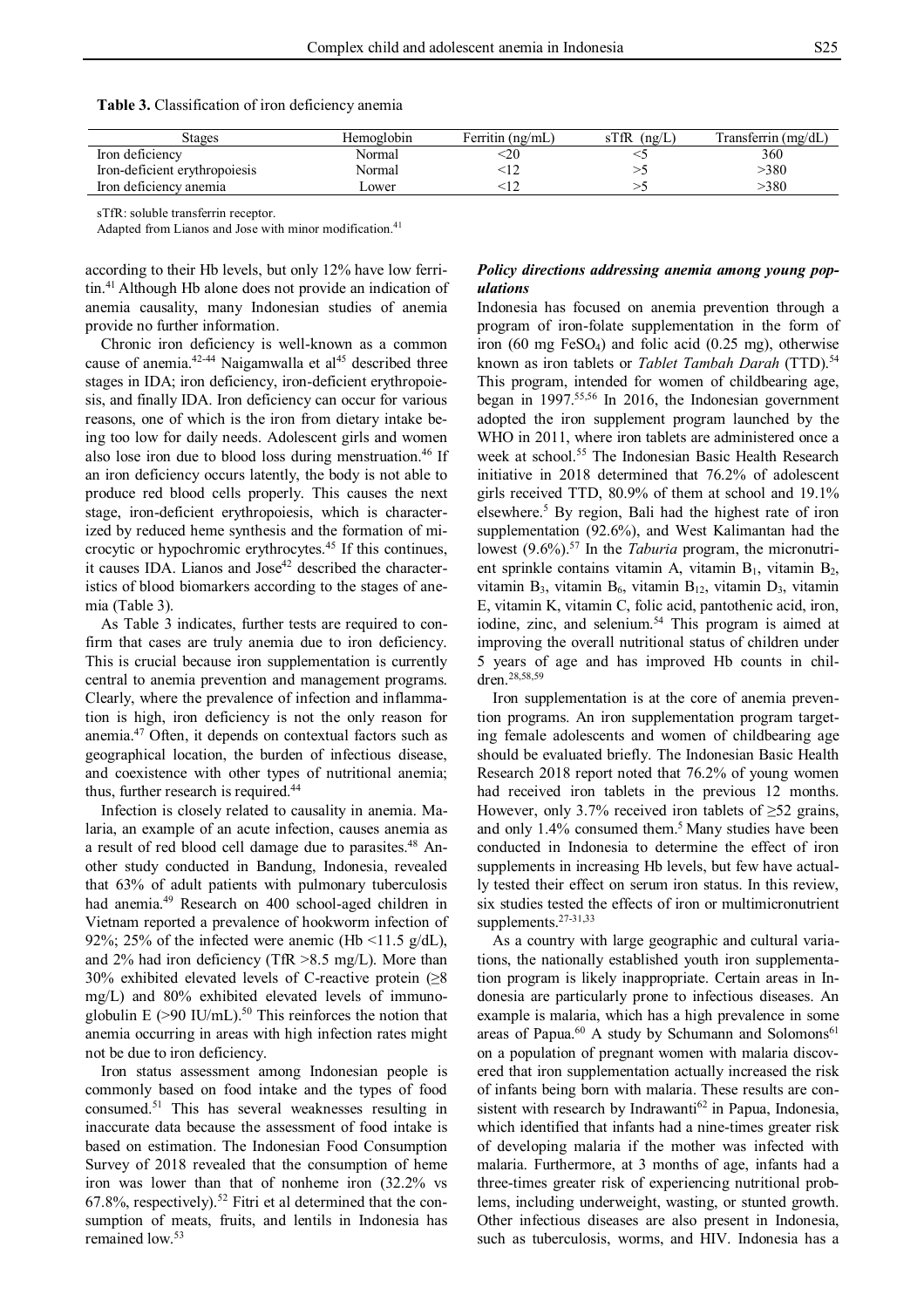helminth infection prevalence rate of  $45\%$ –65%, <sup>63</sup> and data suggest that in 2017, Indonesia became one of the top three countries for number of cases of tuberculosis, with 8% of total cases in the world.<sup>64</sup> Furthermore, approximately 0.3% of the population aged 15 years or over are HIV-positive.<sup>65</sup>

## *Anemia prevention among children and adolescents*

The results of the present review indicate that the prevention of anemia in children and adolescents in Indonesia has been based principally on three approaches: foodbased interventions, nutrition education, and micronutrient supplementation, independently or in combination. Three of the articles examined nutrition education as a strategy for preventing anemia in adolescents, <sup>22,23,25</sup> and two others combined nutrition education with micronutrient supplementation.28,66 No changes in the anemia indices of hemoglobin (Hb) or hematocrit (Hct) were evident when nutrition education interventions alone were applied. Micronutrient supplementation accompanied by nutrition education had a greater impact on Hb levels than did supplementation or education alone.<sup>28</sup> Previous studies have shown, however, that education changes knowledge and attitudes as well as consumption patterns.22,23,67,68 Several countries have adopted multiple dietary approaches that combine nutrition education and sufficiently improve dietary quality to prevent anemia.<sup>69,70</sup> These have inevitably identified advantageous non-iron food and food pattern factors. Likewise, comprehensive educational interventions combined with food supplementation that benefits the child's general health and nutritional status is of hematological benefit.<sup>71,72</sup>

Evidently, anemia prevention strategies in Indonesia mostly target school-aged children,<sup>21-27,29,30,32,66</sup> with only three of the twelve reports being on children under 5 years old.28,30,31 The target population predicates the type of intervention, and nutrition education, school feeding programs, and iron supplementation (TTD) are seen as more suitable and feasible for school-aged children who can be managed independently at school without reliance on their caregiver. Needless to say, opportunity costs and ethical considerations arise in not involving caregivers. With children aged under 5 years, parents and caregivers have an obligatory, vital role, and their goals are made more achievable by an aid such as *Taburia*, a micronutrient sprinkle that is mixed into food.<sup>28,58,59</sup> Locally sustainable school lunch interventions with traditional Sundanese meals for students improve the quality of children's food intake, their Hb and Hct levels, and their nutritional status.<sup>26</sup> Experiences in other countries confirm that school program–based approaches to anemia prevention in children have merit.<sup>73-76</sup>

## *Current approaches compromise anemia prevention*

The efficacy of interventions to reduce anemia has both educational and therapeutic dimensions.<sup>77</sup> The possible pathways of the role of nutrition education in anemia prevention are preceded by improvements in nutrition knowledge.23,25,70,78 Understanding the concept of anemia prevention leads to positive changes in behavior as well as iron status, $79$  and providing education to caregivers may improve their feeding practices. $69,71$  Caregivers with

improved knowledge, skills, and self-efficacy are more likely to practice better hygiene in food preparation as well as ensure the proper composition of complementary diets.<sup>80</sup> However, whether an educational intervention can affect behavior depends on how knowledge is transferred by field technicians and their skills in conducting community activities.<sup>81</sup> Anemia prevention using an education approach has been implemented in some developing countries as an alternative strategy in cases of limited access to iron-rich food/heme iron sources.<sup>82,83</sup>

The consensus of the UNICEF, United Nations University (UNU), WHO, and Micronutrient Initiative (MI) is that if the prevalence of anemia among pregnant women is higher than 40%, then the administration of iron–folic acid supplements should also be provided to female adolescents.<sup>16</sup> The provision of iron supplements from adolescence is cost effective and enables an iron store to be accumulated before pregnancy.84-86 However, although it is theoretically effective, a refusal to consume iron supplements persists in some countries.<sup>16,87</sup> Tolkien et al<sup>88</sup> proved that it this is due to the side effects of iron supplementation, such as black stool, constipation, nausea, and iron aftertaste.

Rusdi et al<sup>24</sup> and Kahayana et al<sup>30</sup> reported that the serum ferritin levels of individuals after an intervention were increased compared with individuals who received a placebo. In an intervention with guava juice,  $24$  serum ferritin increased from 36.63±8.09 μg/L to 57.40±14.09  $\mu$ g/L; vitamin C supplementation<sup>30</sup> increased it from 36.43±25.33 μg/L to 39.87±31.27 μg/L (*p*<0.05). This is probably a reflection of the form of the vitamin C, either as a supplement or in guava juice, with the juice increasing iron absorption. An increase in serum ferritin means an increase in iron reserves. Iron derived from plant foods is classified as nonheme iron, which is more difficult to absorb (only  $1\%$ – $10\%$  uptake).<sup>89</sup> Nonheme iron is also generally associated with phytate, dietary fiber, and calcium, which inhibit absorption. If it is consumed together with a source of vitamin C, however, much more iron will be absorbed.<sup>90-93</sup> Vitamin C has many roles, including acting as an antioxidant, promoting immune function, and increasing the absorption of nonheme iron. Vitamin C plays a role in iron kinetics and red blood cell formation. The WHO $16$  recommends giving weekly iron supplements if high compliance is observed. This preventive program has been proven to be cost effective, with fewer side effects, easier management, and greater efficacy than daily iron supplementation. In Indonesia, national monitoring of compliance with iron supplementation among adolescent girls is rarely reported. A small study by Susanti et  $al<sup>27</sup>$  involving 117 Indonesian female students determined that providing nutrition education is more effective than iron supplementation only. Titaley et al reported similar findings<sup>94</sup>; better knowledge can increase the compliance of pregnant women in consuming iron–folic acid supplements.

Iron supplements are rarely given to Indonesian children under 12 years old. In 1999, the UNICEF/WHO proposed that iron supplementation is necessary in children aged 6–18 months if the prevalence of anemia in children exceeds 40%.<sup>95</sup> However, the WHO also warned against iron supplementation in children who have an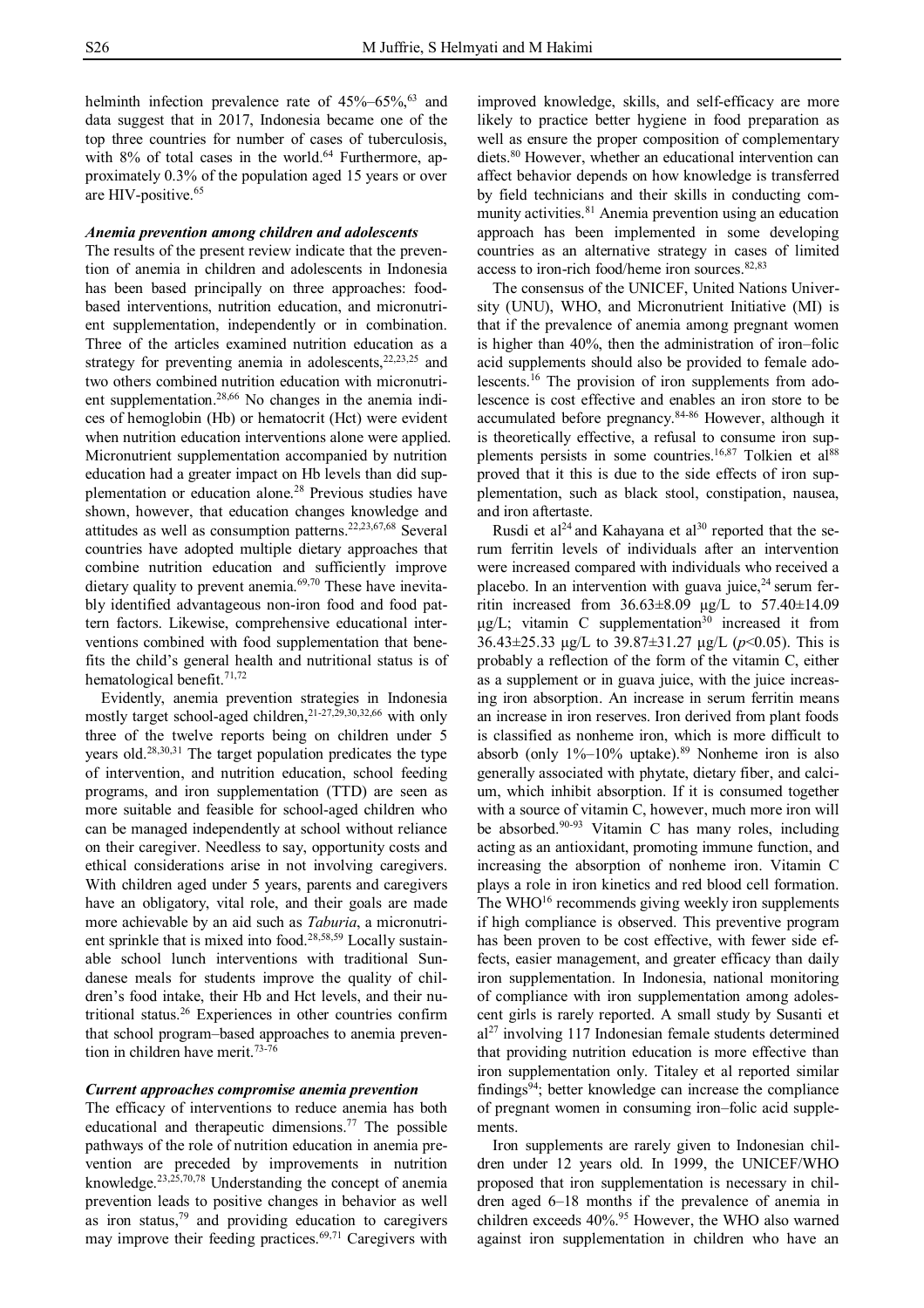infectious disease because of the potential adverse effects.<sup>96</sup> Iannotti et al<sup>97</sup> explained that the administration of large amounts of iron can increase the number of pathogens and thus increase the risk of infection. A study of 478 Indonesian 4-month-old infants proved that iron supplementation effectively reduces the incidence of anemia but is inadequate for supporting their growth.<sup>98</sup> In the present review, the only study targeting Indonesian infants made use of food fortification to address anemia.<sup>31</sup>

In the past 5 years, 9 of the 12 studies on anemia prevention were carried out in schools. Schools are a potential environment for health promotion.<sup>99</sup> Moreover, a 12year compulsory education program is in place; thus, children and adolescents spend most of their time in school.<sup>100</sup> In Indonesia, approximately 147,500 elementary schools, 37,000 junior secondary schools, and 25,300 senior secondary schools exist.<sup>101</sup> Despite their potential, collaboration between the education and health sectors is lacking. Research on school health promotion policies in the United States revealed that program implementation has been suboptimal due to the weakness of existing policies.<sup>102</sup>

Many health promotion programs for anemia prevention can be implemented in schools. In this review, three studies recommended nutrition education in schools for the prevention of anemia in adolescents.<sup>22,23,25</sup> One study recommended implementing a school lunch program,<sup>26</sup> two recommended a food-based approach, $24,32$  and one recommended a supplementary intervention.<sup>27</sup>

The School Lunch Program proposed by Sekiyama et al<sup>26</sup> has not become a national program yet because of the wide variability of school characteristics in Indonesia. This is in contrast to several other countries, including Japan, which has had a national policy in place since 1954, governed by the School Lunch Act, to improve student health.<sup>103</sup> A study among 627 vulnerable households in Uganda reported substantial improvements in anemia status; the prevalence of anemia was significantly reduced in 25.7% of adolescent girls after they participated in a school feeding program.<sup>104</sup> Similar results were reported by Krämer et al<sup>105</sup> regarding the provision of iron-fortified salt in a school feeding program in India.

Anemia prevention studies in school settings had small sample sizes compared to Indonesia's total population of school-aged children. This makes generalizing the results difficult. The School Lunch Program carried out by Sekiyama et al,<sup>26</sup> although yielding good results, only involved 68 students. Not much research on anemia prevention in Indonesia has been conducted with large samples.

# *Anemia and sex*

Both men and women can experience anemia. Various studies have shown that women, especially adolescent girls, have a higher risk of developing anemia due to menstruation.<sup>16,27,37,42</sup> Research by Susanti et al<sup>27</sup> on iron supplementation in adolescent girls revealed that taking a supplement once a week and every day during menstruation led to low adherence (48.8%) compared with the combination of once-weekly supplement consumption with nutrition education (81.9%).

In the reviewed studies, six included boys, either children or infants.26,28-31,33 However, none stratified anemia based on gender. In research by Faiqah and Irmayani<sup>106</sup> on data for children under 5 years, reported by the 2013 Indonesian Basic Health Research, gender was significantly (*p*<0.001) associated with anemia. Of the 39,706 anemic children aged under 5 years, 57.9% were girls and 42% were boys. Another study of 712 Indonesian adolescents also discovered a significant relationship  $(p<0.001)$ between gender and incidence of anemia. Women and teenage boy account for up to 30% and 20% of anemia cases, reespectively.<sup>107</sup> No information regarding the types or causes of anemia has been provided. However, the results indicate that boys also experience anemia. Unfortunately, they have not been targeted for anemia prevention programs. Childhood and adolescence is a key phase for growth and development for both male and female individuals in which health status, including anemia, plays an essential role.11,12,13,42 A need exists for programs such as anemia-related nutrition education and screening for boys as well as for girls.

# *Future directions*

Anemia, like other public health problems, is multifactorial. The United States Agency for International Development<sup>108</sup> recommended an anemia prevention framework for children. This framework was based on the need to strengthen leadership, capacity, and policy in implementing various concordant programs in agriculture and health sectors. The authors suggested a need to identify the specific causes of anemia in smaller areas (such as cities/regions or provinces) and recommend preventive measures accordingly. Anemia in Indonesian children and adolescents may not be due to iron deficiency alone. Iron supplementation without understanding the exact underlying causes can lead to ineffective and inefficient programs.109-111

This review had several limitations. First, research only from the last 5 years was reviewed. Second, a metaanalysis was not feasible because of the low number of anemia intervention studies in Indonesia. Third, a major limitation is that the reports reflected the prevailing view among nutritionists and health policymakers that the causes of anemia are solely related to nutrition. This view does not take into account the likely multifactoriality of anemia and socioeconomic development. This entrenched approach has been fostered by an often commercial product–prescriptive approach with supplements rather than one in which food and health systems are informed and community-engaged. To say that anemia is strictly caused by iron deficiency, even if this is partly the case, blinds the intervener to the more complex causality and pathogenesis that may be involved and to the solutions actually required.

#### *Conclusions*

Despite the limitations identified in this review of studies on anemia among children and adolescents in Indonesian cities, progress has been made in these locations in terms of prevention and mitigation through food-based approaches, nutrition education, and nutrient supplementation (often unduly restricted to iron). These three types of intervention have ameliorated anemia among young people. Interventions across the Indonesian archipelago with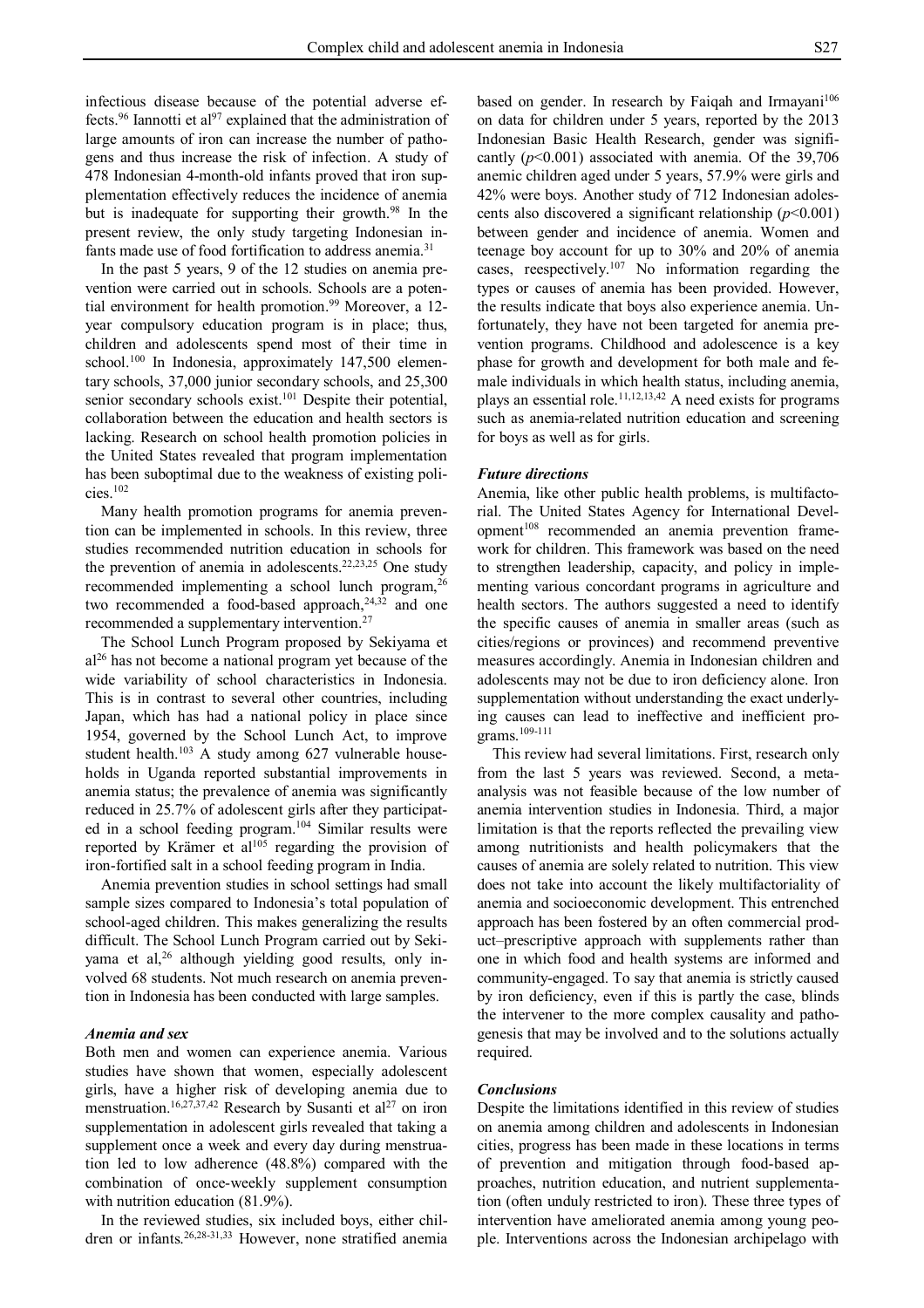attention to underlying causality and pathogenesis, socioculturally sensitive education, more optimal food patterns, and integrated embedment in local food and health systems would further alleviate the burdens of disorder and disease among young Indonesians.

# **ACKNOWLEDGMENT**

The authors thank their research assistants, Rafly Abdurrasyid, Ridwan Bima Aria, Chatarina K Kayame, Maria Wigati, and Lintang Aryanti, for their help with data analysis and writing of the manuscript. This manuscript was edited by Wallace Academic Editing.

## **AUTHOR DISCLOSURES**

The authors have no conflicts of interest to declare.

## **REFERENCES**

- 1. Lukito W, Wahlqvist ML. Intersectoral and eco-nutritional approaches to resolve persistent anemia in Indonesia. Asia Pac J Clin Nutr. 2020;29(Suppl 1):S1-S8. doi: 10.6133/apjcn. 202012\_29(S1).01.
- 2. NEMO Study Group. Effect of a 12-mo micronutrient intervention on learning and memory in well-nourished and marginally nourished school-aged children: 2 parallel, randomized, placebo-controlled studies in Australia and Indonesia. Am J Clin Nutr. 2007;86:1082-93.
- 3. McLean E, Cogswell M, Egli I, Wojdyla D, de Benoist B. Worldwide prevalence of anaemia, WHO vitamin and mineral nutrition information system, 1993-2005. Public Health Nutr. 2009;12:444-54. doi: 10.1017/s13689800080 02401.
- 4. Deng Q, Zhao T, Liu C, Kuang X, Zheng J, Wahlqvist ML, Li D. Dietary patterns and anemia morphology in young men and women in Shandong province, China. Asia Pac J Clin Nutr. 2020;29:513.
- 5. Indonesian Ministry of Health. Main results of Indonesian Basic Health Research 2018 [Internet]. 2018 [cited 2019/05/13]. Available from: http://www.depkes.go.id/ resources/download/info-terkini/hasil-riskesdas-2018.pdf. (In Indonesian)
- 6. Indonesian Ministry of Health. Basic Health Research 2013 [Internet]. 2013 [cited 2019/05/13]. Available from: https://www.kemkes.go.id/resources/download/general/Hasil %20Riskesdas%202013.pdf. (In Indonesian)
- 7. Utama JL, Sembiring AC, Sine J. Breakfast behavior is related to nutritional status and anemia in elementary school children. J Gizi Indones (The Indones J Nutr). 2018;7:63-8. doi: 10.14710/jgi.7.1.63-68. (In Indonesian)
- 8. Lipoeto NI, Wattanapenpaiboon N, Malik A, Wahlqvist ML. Nutrition transition in west Sumatra, Indonesia. Asia Pac J Clin Nutr. 2004;13:312-6.
- 9. Al-Qaoud NM, Al-Shami E, Prakash P. Anemia and associated factors among Kuwaiti preschool children and their mothers. Alexandria J Med. 2015;51:161-6.
- 10. Alzain B. Anemia and nutritional status of pre-school children in North Gaza, Palestine. International Journal of Scientific and Technology Research. 2012;1:86-91.
- 11. Pollitt E. The developmental and probabilistic nature of the functional consequences of iron-deficiency anemia in children. J Nutr. 2001;131(2S-2):669S-675S.
- 12. Algarín C, Peirano P, Garrido M, Pizarro F, Lozoff B. Iron deficiency anemia in infancy: long-lasting effects on auditory and visual system functioning. Pediatr Res. 2003; 53:217-23.
- 13. Felt BT, Peirano P, Algarín C, Chamorro R, Sir T, Kaciroti N et al. Long-term neuroendocrine effects of iron-deficiency anemia in infancy. Pediatr Res. 2012;71:707-12.
- 14. Hoang NT, Orellana L, Le TD, Gibson RS, Worsley A, Sinclair AJ et al. Anaemia and its relation to demographic, socio-economic and anthropometric factors in rural primary school children in Hai Phong City, Vietnam. Nutrients. 2019; 11:1478.
- 15. Wang L, Li M, Dill S-E, Hu Y, Rozelle S. Dynamic anemia status from infancy to preschool-age: Evidence from rural China. Int J Environ Res Public Health. 2019;16:2761.
- 16. World Health Organization. Prevention of iron deficiency anaemia in adolescents [Internet]. World Health Organization; 2011. [cited 2020/08/10]; Available from: https://apps.who.int/iris/bitstream/handle/10665/205656/B47 70.pdf?sequence=1&isAllowed=y.
- 17. Prieto-Patron A, Hutton ZV., Fattore G, Sabatier M, Detzel P. Reducing the burden of iron deficiency anemia in Cote D'Ivoire through fortification. J Health Popul Nutr. 2020;39: 1-15.
- 18. Osei A, Pandey P, Nielsen J, Pries A, Spiro D, Davis D et al. Combining home garden, poultry, and nutrition education program targeted to families with young children improved anemia among children and anemia and underweight among nonpregnant women in Nepal. Food Nutr Bull. 2017;38:49- 64.
- 19. Vonderheid SC, Tussing-Humphreys L, Park C, Pauls H, Hemphill NO, LaBomascus B et al. A Systematic review and meta-analysis on the effects of probiotic species on iron absorption and iron status. Nutrients. 2019;11:2938.
- 20. Liberati A, Altman DG, Tetzlaff J, Mulrow C, Gøtzsche PC, Ioannidis JP et al. The PRISMA statement for reporting systematic reviews and meta-analyses of studies that evaluate health care interventions: Explanation and elaboration. PLoS Med. 2009;6:e1000100.
- 21. Higgins JPT, Altman DG, Gøtzsche PC, Jüni P, Moher D, Oxman AD et al. The Cochrane Collaboration's tool for assessing risk of bias in randomised trials. BMJ. 2011;343: d5928. doi: 10.1136/bmj.d5928.
- 22. Zuraida R, Lipoeto NI, Masrul M, Februhartanty J. The effect of anemia free club interventions to improve adolescent dietary intakes in Bandar Lampung city, Indonesia. Open Access Maced J Med Sci. 2020;8:145-9.
- 23. Zuraida R, Lipoeto NI, Masrul M, Februhartanty J. The effect of anemia free club interventions to improve knowledge and attitude of nutritional iron deficiency anemia prevention among adolescent schoolgirls in Bandar Lampung City, Indonesia. Open Access Maced J Med Sci. 2020;8:36-40.
- 24. Rusdi PHN, Oenzil F, Chundrayetti E. The effect of red guajava juice (Psidium guajava.L) on hemoglobin and ferritin serum levels for women with anemia. J Kesehat Andalas. 2018;7:74. (In Indonesian)
- 25. Sari HP, Subardjo YP, Zaki I. Nutrition Education, hemoglobin levels, and nutrition knowledge of adolescent girls in Banyumas District. Indones J Nutr Diet. 2018;6: 107-12.
- 26. Sekiyama M, Roosita K, Ohtsuka R. Locally sustainable school lunch intervention improves hemoglobin and hematocrit levels and body mass index among elementary schoolchildren in rural West Java, Indonesia. Nutrients. 2017;9:1-13.
- 27. Susanti Y, Briawan D, Martianto D. Weekly iron supplementation increases hemoglobin is as effective as the weekly and daily combination in young women. J Gizi Pangan. 2016;11:27-34. (In Indonesian)
- 28. Budiana TA, Kartasurya MI, Judiono J. Effect of sprinkle supplementation on hemoglobin levels of under-nutrition children aged 3-5 years in Lewimunding District,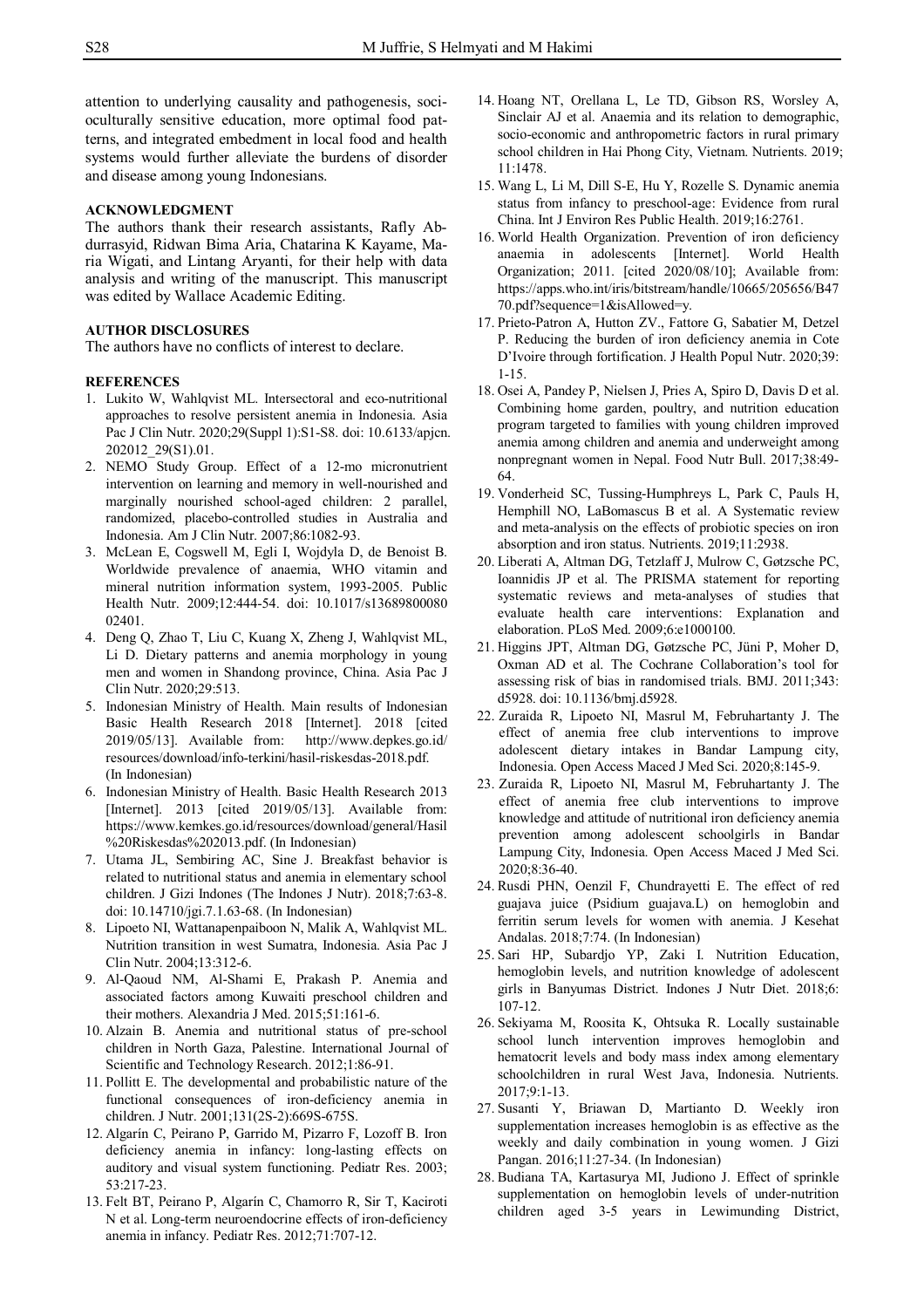Majalengka Regency. J Gizi Indones. 2016;5:34-41. (In Indonesian)

- 29. Mulyantoro DK, Nurcahyani YD, Ashar H. Dual supplementation on the levels of TSH, fT4, T3 and Ferritin in primary school children. Media Gizi Mikro Indonesia. 2015; 6:87-100. (In Indonesian)
- 30. Kahayana HP, Susanto JC, Tamam M. Iron status for healthy babies 8 - 10 months after giving vitamin C 75 mg at meals. Sari Pediatri. 2016;18:122. (In Indonesian)
- 31. Muslihah N, Khomsan A, Riyadi H, Briawan D. The comparison effect of small-quantity lipid-based nutrient supplements and biscuit on hemoglobin level of infants in Indonesia. Indones J Hum Nutr. 2017;4:97-107.
- 32. Syahwal S, Dewi Z. The provision of snack bars increases hemoglobin (Hb) levels in adolescent girls. AcTion Aceh Nutrition Journal. 2018;3:9. (In Indonesian)
- 33. Manoppo J, Tasiringan H, Wahani A, Umbih A, Mantik M. The role of Lactobacillus reuteri DSM 17938 for the absorption of iron preparations in children with iron deficiency anemia. Korean J Pediatr. 2019;62:173-8.
- 34. World Health Organization. The Global Prevalence in Anemia 2011 [Internet]. World Health Organization; 2011. [cited 2020/08/10]; Available from: https://apps.who.int/ iris/bitstream/handle/10665/177094/9789241564960\_eng.pd f;jsessionid=7D4DA6CDBD974E85C015CDE685E6950A? sequence=1.
- 35. Anggraini DD, Purnomo W, Trijanto B. Interaction of pregnant women with health workers and their effects on compliance of pregnant women consuming iron (Fe) tablets and anemia at the city health center in the southern region of Kediri City. Buletin Penelitian Sistem Kesehatan. 2018;21: 92-89. (In Indonesian)
- 36. Khusun H, Yip R, Schultink W, Dillon DH. World Health Organization hemoglobin cut-off points for the detection of anemia are valid for an Indonesian population. J Nutr. 1999;129:1669-74.
- 37. Goddard AF, James MW, McIntyre AS, Scott BB. Guidelines for the management of iron deficiency anaemia. Gut. 2011;60:1309-16.
- 38. Hughes RG, Sharp DS, Hughes MC, Akau'ola S, Heinsbroek P, Velayudhan R, Schulz D, Palmer K, Cavalli-Sforza T, Galea G. Environmental influences on helminthiasis and nutritional status among Pacific schoolchildren. Int J Environ Health Res. 2004;14:163-77
- 39. Wahlqvist ML, Lee M. Nutrition in health care practice. Journal of Medical Sciences. 2006;26:157.
- 40. Cappellini MD, Comin‐Colet J, de Francisco A, Dignass A, Doehner W, Lam CS et al. Iron deficiency across chronic inflammatory conditions: International expert opinion on definition, diagnosis, and management. Am J Hematol. 2017; 92:1068-78.
- 41. Herawati AN, Palupi NS, Andarwulan N, Efriwati E. Contribution of iron and vitamin C intake on iron nutritional anemia status of Indonesian toddlers. Nutrition and food research. The Journal of Nutrition and Food Research. 2018; 4:65-76.
- 42. Llanos MJ. Significance of anaemia in the different stages of life/Significado de la anemia en las diferentes etapas de la vida. Enfermería Global. 2016;15:419-30.
- 43. Wieringa FT, Dahl M, Chamnan C, Poirot E, Kuong K, Sophonneary P et al. The high prevalence of anemia in Cambodian children and women cannot be satisfactorily explained by nutritional deficiencies or hemoglobin disorders. Nutrients. 2016;8:348.
- 44. Chaparro CM, Suchdev PS. Anemia epidemiology, pathophysiology, and etiology in low-and middle-income countries. Ann N Y Acad Sci. 2019;1450:15.
- 45. Naigamwalla DZ, Webb JA, Giger U. Iron deficiency anemia. Can Vet J. 2012;53:250-6.
- 46. Engle-Stone R, Aaron GJ, Huang J, Wirth JP, Namaste SM, Williams AM et al. Predictors of anemia in preschool children: Biomarkers Reflecting Inflammation and Nutritional Determinants of Anemia (BRINDA) project. Am J Clin Nutr. 2017;106:402S-15S.
- 47. Petry N, Olofin I, Hurrell RF, Boy E, Wirth JP, Moursi M, Donahue Angel M, Rohner F. The proportion of anemia associated with iron deficiency in low, medium, and high human development index countries: a systematic analysis of national surveys. Nutrients. 2016;8:693
- 48. Viana MB. Anemia and infection: a complex relationship. Revista brasileira de hematologia e hemoterapia. 2011;33:  $90 - 2$ .
- 49. Adzani M, Dalimoenthe NZ, Wijaya I. Profile of anemia on lung tuberculosis at Dr. Hasan Sadikin General Hospital and Community Lung Health Center Bandung. Althea Medical Journal. 2016;3:137-40.
- 50. Le HT, Brouwer ID, Verhoef H, Nguyen KC, Kok FJ. Anemia and intestinal parasite infection in school children in rural Vietnam. Asia Pac J Clin Nutr. 2007;16:716-23.
- 51. Syahnuddin M, Gunawan G, Sumolang PP, Lobo LT. The Relationship between nutritional anemia and worms infection in young women in several senior high schools in Palu City. Media Penelitian dan Pengembangan Kesehatan. 2017;27:223-8. (In Indonesian)
- 52. Indonesian Food Security Agency. Directory of Development of Food Consumption 2019 [Internet]. Food Security Agency; 2019. [cited 2020/09/23] Available from: http://bkp.pertanian.go.id/storage/app/media/PPID%202019/ PRINT%20DIREKTORI%20KONSUMSI%20PANGAN% 202019.pdf. (In Indonesian)
- 53. Fitri YP, Briawan D, Tanziha I, Madanijah S. Adequacy level and bioavailability of iron intake in pregnant women in Tangerang City. Media Kesehatan Masyarakat Indonesia. 2016;12:185-91. (In Indonesian)
- 54. Sutrisna A, Vossenaar M, Izwardy D, Tumilowicz A. Sensory evaluation of foods with added micronutrient powder (MNP) "Taburia" to assess acceptability among children aged 6-24 months and their caregivers in indonesia. Nutrients. 2017;9:1-17.
- 55. Permatasari T, Briawan D, Madanijah S. The effectiveness of the iron supplementation program for young women in Bogor City. Media Kesehatan Masyarakat Indonesia. 2018;14:1. (In Indonesian)
- 56. Apriningsih A, Madanijah S, Dwiriani CM, Kolopaking R. The role of parents in improving the compliance of students in taking iron folate tablets in Depok City. Gizi Indonesia. 2019;42:71. (In Indonesian)
- 57. Indonesian Ministry of Health. Indonesia Health Profile 2018 [Internet]. 2018 [cited 2020/11/23]. Available from: https://pusdatin.kemkes.go.id/resources/download/pusdatin/ profil-kesehatan-indonesia/PROFIL\_KESEHATAN\_ 2018\_ 1.pdf. (In Indonesian)
- 58. Jahari AB, Prihatini S. Effect of "Taburia" intervention program on hemoglobin concentration among children under-five years of poor families in North Jakarta. Nutr Food Res. 2009;32:1-8. (In Bahasa Indonesia)
- 59. Kunayarti W, Julia M, Susilo J. Effect of taburia on anemia status and nutritional status of malnourished children under five. Jurnal Gizi Klinik Indonesia. 2014;11:38. (In Indonesian)
- 60. Kemenkes RI. InfoDATIN Malaria. Jakarta: Pusat Data dan Informasi Kementerian Kesehatan RI. 2016.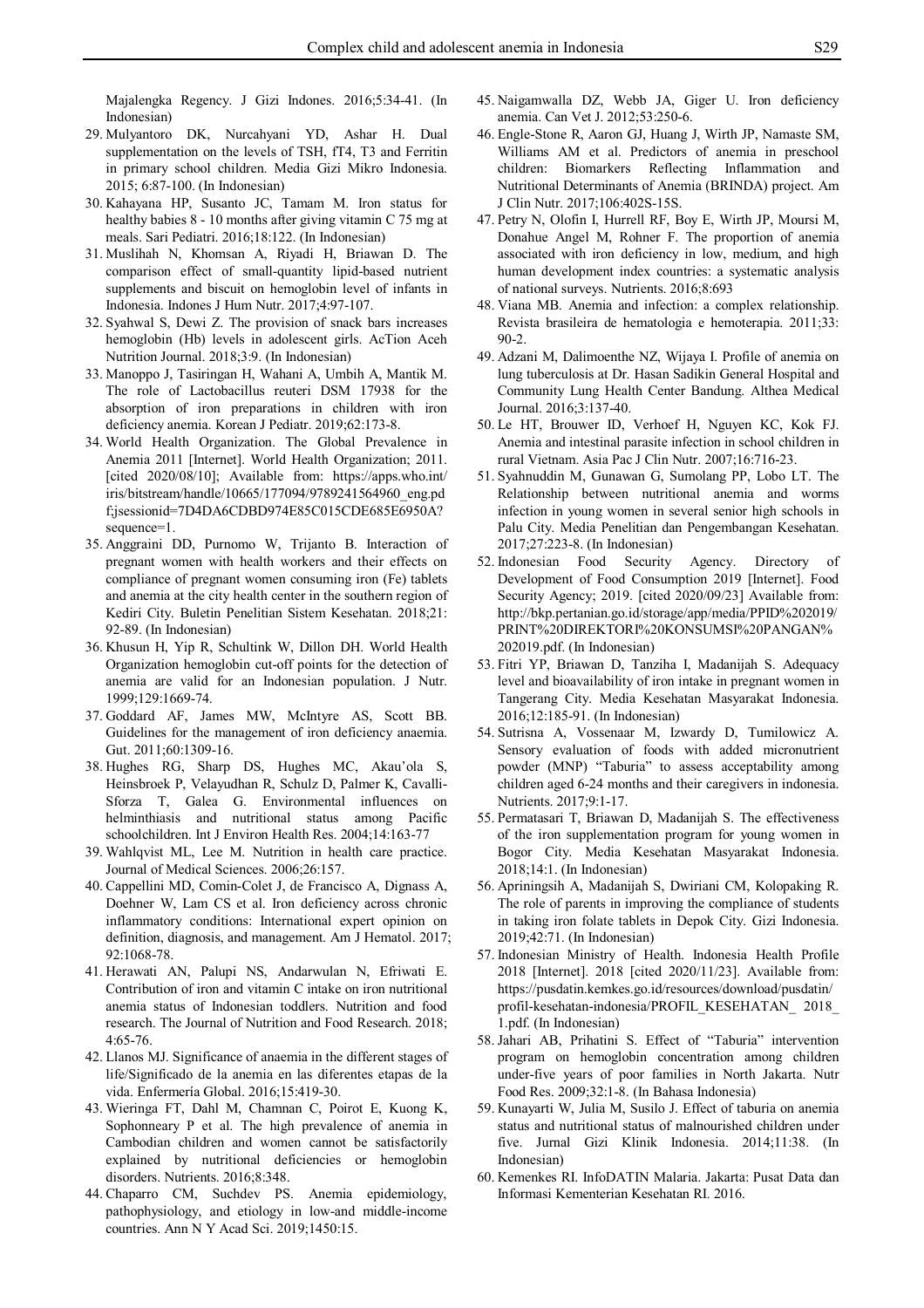- 61. Schümann K, Solomons NW. Can iron supplementation be reconciled with benefits and risks in areas hyperendemic for malaria?. Food Nutr Bull. 2013;34:349-56.
- 62. Indrawanti R. Effects of maternal malaria on the susceptibility of malaria infection in infants during the first 1 year of life. Dissertation. Doctoral Program of Health and Medicine Science, Universitas Gadjah Mada; 2018. (In Indonesian)
- 63. Nuryanto N, Candra A. The relationship between worms and anemia and cognitive ability in elementary school children in Bandarharjo village, Semarang. Journal of Nutrition College. 2019;8:101-6. (In Indonesian)
- 64. World Health Organization. Global Tuberculosis Report 2019. Geneva: World Health Organization; 2019.
- 65. World Health Organization. National study of the HIV response in the health sector of the epublic of Indonesia. WHO report for Indonesia. Jakarta: World Health Organization. 2017. (In Indonesian)
- 66. Jack SJ, Ou K, Chea M, Chhin L, Devenish R, Dunbar M et al. Effect of micronutrient sprinkles on reducing anemia: a cluster-randomized effectiveness trial. Arch Pediatr Adolesc Med. 2012;166:842-50.
- 67. Sunuwar DR, Sangroula RK, Shakya NS, Yadav R, Chaudhary NK, Pradhan PM. Effect of nutrition education on hemoglobin level in pregnant women: A quasiexperimental study. PLoS One. 2019;14:e0213982.
- 68. Kulwa KB, Verstraeten R, Bouckaert KP, Mamiro PS, Kolsteren PW, Lachat C. Effectiveness of a nutrition education package in improving feeding practices, dietary adequacy and growth of infants and young children in rural Tanzania: Rationale, design and methods of a cluster randomised trial. BMC Public Health. 2014;14:1077.
- 69. Zhang Y, Wu Q, Wang W, van Velthoven MH, Chang S, Han H et al. Effectiveness of complementary food supplements and dietary counselling on anaemia and stunting in children aged 6-23 months in poor areas of Qinghai Province, China: A controlled interventional study. BMJ Open. 2016;6:e11234.
- 70. Alaofè H, Zee J, Dossa R, O'Brien HT. Education and improved iron intakes for treatment of mild iron-deficiency anemia in adolescent girls in southern Benin. Food Nutr Bull. 2009;30:24-36.
- 71. Inayati DA, Scherbaum V, Purwestri RC, Wirawan NN, Suryantan J, Hartono S et al. Improved nutrition knowledge and practice through intensive nutrition education: A study among caregivers of mildly wasted children on Nias Island, Indonesia. Food Nutr Bull. 2012;33:117-27.
- 72. Mannan T, Ahmed S, Akhtar E, Roy AK, Haq MA, Roy A et al. Maternal micronutrient supplementation and long term health impact in children in rural Bangladesh. PLoS One. 2016;11:e1061294.
- 73. García-Casal MN, Landaeta-Jiménez M, Puche R, Leets I, Carvajal Z, Patiño E et al. A program of nutritional education in schools reduced the prevalence of iron deficiency in students. Anemia. 2011;2011:284050. doi: 10.1155/2011/284050.
- 74. Kheirouri S, Alizadeh M. Process evaluation of a national school-based iron supplementation program for adolescent girls in Iran. BMC Public Health. 2014;14:959.
- 75. Angeles-Agdeppa I, Monville-Oro E, Gonsalves JF, Capanzana MV. Integrated school based nutrition programme improved the knowledge of mother and schoolchildren. Matern Child Nutr. 2019;15(Suppl 3): e12794.
- 76. Angeles-Agdeppa I, Magsadia C, Capanzana M. Multimicronutrient fortified beverage delivered through the

school-based system improved iron status and test scores of children. Eur J Nutr Food Saf. 2015;5:1049.

- 77. Balarajan Y, Ramakrishnan U, Özaltin E, Shankar AH, Subramanian SV. Anaemia in low-income and middleincome countries. Lancet. 2011;378(9809):2123-35.
- 78. Al-Delaimy AK, Al-Mekhlafi HM, Lim YAL, Nasr NA, Sady H, Atroosh WM et al. Developing and evaluating health education learning package (HELP) to control soiltransmitted helminth infections among Orang Asli children in Malaysia. Parasit Vectors. 2014;7:416.
- 79. Amani R, Soflaei M. Nutrition education alone improves dietary practices but not hematologic indices of adolescent girls in Iran. Food Nutr Bull. 2006;27:260-4.
- 80. Arikpo D, Edet ES, Chibuzor MT, Odey F, Cadwell DM. Educational interventions for improving primary caregiver complementary feeding practices for children aged 24 months and under. Cochrane Database Syst Rev. 2018;5: CD011768. doi: 10.1002/14651858.CD011768.pub2.
- 81. Fançony C, Soares Â, Lavinha J, Barros H, Brito M. Efficacy of nutrition and WASH/malaria educational community-based interventions in reducing anemia in preschool children from Bengo, Angola: study protocol of a randomized controlled trial. Int J Environ Res Public Health. 2019;16:466. doi: 10.3390/ijerph16030466.
- 82. Creed-Kanashiro HM, Uribe TG, Bartolini RM, Fukumoto MN, López TT, Zavaleta NM et al. Improving dietary intake to prevent anemia in adolescent girls through community kitchens in a periurban population of Lima, Peru. J Nutr. 2000;130:459-61.
- 83. Tseng M, Chakraborty H, Robinson DT, Mendez M, Kohlmeier L. Adjustment of iron intake for dietary enhancers and inhibitors in population studies: bioavailable iron in rural and urban residing Russian women and children. J Nutr. 1997;127:1456-68.
- 84. Mulugeta A, Tessema M, H/Sellasie K, Seid O, Kidane G, Kebede A. Examining means of reaching adolescent girls for iron supplementation in Tigray, Northern Ethiopia. Nutrients. 2015;7:9033-45.
- 85. Joshi M, Gumashta R. Weekly iron folate supplementation in adolescent girls--an effective nutritional measure for the management of iron deficiency anaemia. Glob J Health Sci. 2013;5:188-94.
- 86. Deshmukh PR, Garg BS, Bharambe MS. Effectiveness of weekly supplementation of iron to control anaemia among adolescent girls of Nashik, Maharashtra, India. J Heal Popul Nutr. 2008;26:74-8.
- 87. Khammarnia M, Amani Z, Hajmohammadi M, Ansari-Moghadam A, Eslahi M. A survey of iron supplementation consumption and its related factors in high school students in Southeast Iran, 2015. Malaysian J Med Sci. 2016;23:57- 64.
- 88. Tolkien Z, Stecher L, Mander AP, Pereira DI. Ferrous sulfate supplementation causes significant gastrointestinal side-effects in adults: A systematic review and meta-analysis. PLoS ONE. 2015;10:e01178383. doi: 10.1371/journal.pone. 0117383.
- 89. Beck KL, Conlon CA, Kruger R, Coad J. Dietary determinants of and possible solutions to iron deficiency for young women living in industrialized countries: a review. Nutrients. 2014;6:3747-76.
- 90. Astuti ND, Wirjatmadi B, Adriani M. The role of addition of vitamin C in iron supplementation on ferritin serum levels in anemia adolescent females. Health Notions. 2018;2:332-8.
- 91. Teucher B, Olivares M, Cori H. Enhancers of iron absorption: ascorbic acid and other organic acids. Int J Vitam Nutr Res. 2004;74:403-19.